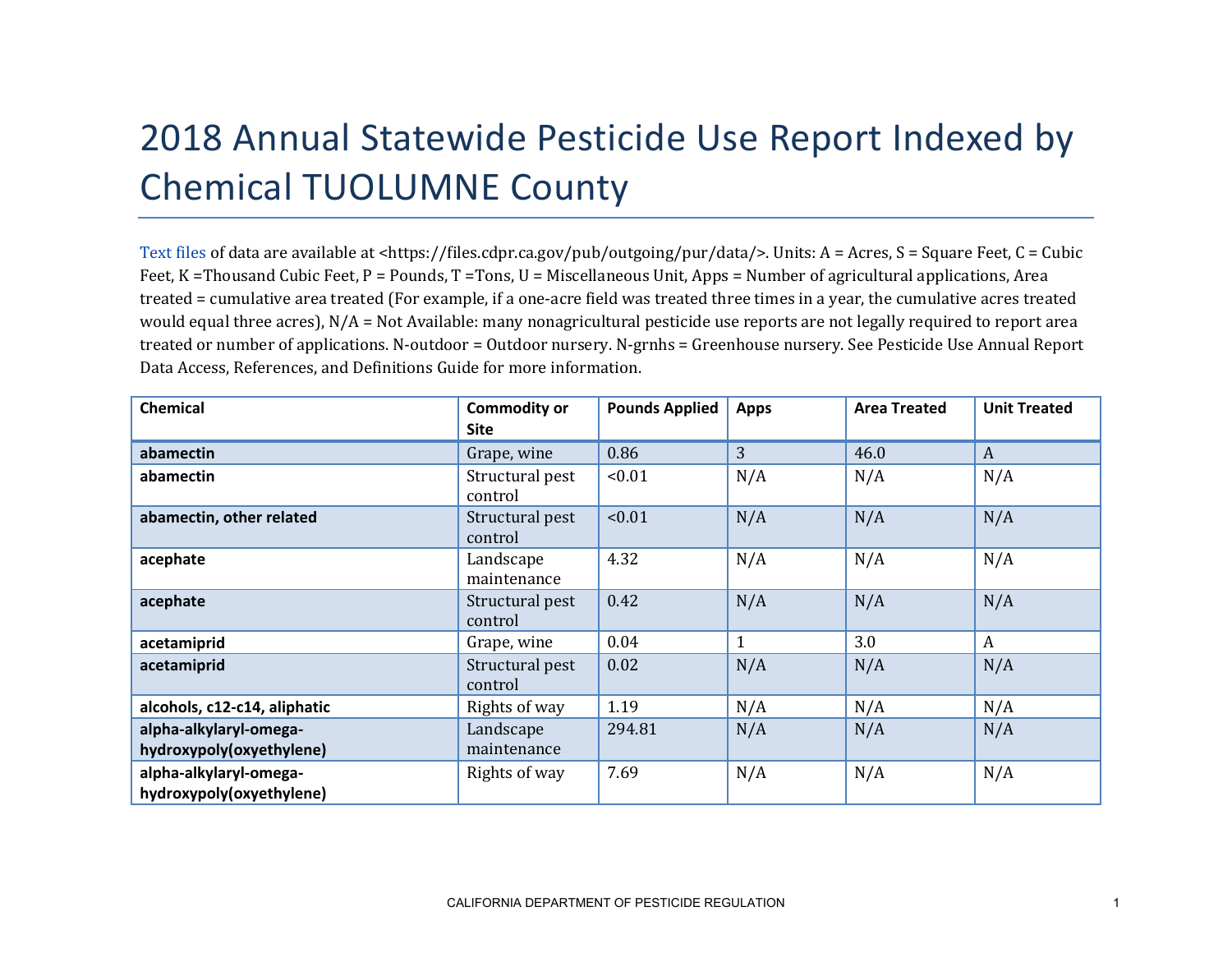| <b>Chemical</b>                                                    | <b>Commodity or</b><br><b>Site</b> | <b>Pounds Applied</b> | <b>Apps</b>    | <b>Area Treated</b> | <b>Unit Treated</b> |
|--------------------------------------------------------------------|------------------------------------|-----------------------|----------------|---------------------|---------------------|
| alkyl (50%c14, 40%c12, 10%c16)<br>dimethylbenzyl ammonium chloride | Structural pest<br>control         | < 0.01                | N/A            | N/A                 | N/A                 |
| alpha-alkyl (c9-c11)-omega-<br>hydroxypoly(oxyethylene)            | Forest,<br>timberland              | 6.69                  | 37             | 492.2               | $\boldsymbol{A}$    |
| alpha-alkyl (c9-c11)-omega-<br>hydroxypoly(oxyethylene)            | Grape                              | 0.85                  | $\overline{2}$ | 12.0                | $\overline{A}$      |
| alpha-alkyl (c9-c11)-omega-<br>hydroxypoly(oxyethylene)            | Grape, wine                        | 3.3                   | $\overline{4}$ | 76.0                | $\boldsymbol{A}$    |
| alpha-alkyl (c9-c11)-omega-<br>hydroxypoly(oxyethylene)            | Rights of way                      | 25.96                 | N/A            | N/A                 | N/A                 |
| alpha-pinene beta-pinene copolymer                                 | Grape, wine                        | 0.55                  | $\overline{2}$ | 4.0                 | $\mathbf{A}$        |
| alkyl (c9-c11) oligomeric d-glucopyranoside                        | Rights of way                      | 3.4                   | N/A            | N/A                 | N/A                 |
| alkyl (c8,c10) polyglucoside                                       | Grape, wine                        | 0.42                  | $\mathbf{1}$   | 2.5                 | A                   |
| alkyl (c8,c10) polyglucoside                                       | Rights of way                      | 2.44                  | N/A            | N/A                 | N/A                 |
| d-trans allethrin                                                  | Structural pest<br>control         | 0.01                  | N/A            | N/A                 | N/A                 |
| allyloxypolyethylene glycol acetate                                | Rights of way                      | 0.98                  | N/A            | N/A                 | N/A                 |
| aminocyclopyrachlor, potassium salt                                | Rights of way                      | 0.94                  | N/A            | N/A                 | N/A                 |
| aminopyralid, triisopropanolamine salt                             | Forest,<br>timberland              | 84.61                 | 29             | 466.2               | $\mathbf{A}$        |
| aminopyralid, triisopropanolamine salt                             | Landscape<br>maintenance           | 70.13                 | N/A            | N/A                 | N/A                 |
| aminopyralid, triisopropanolamine salt                             | Pastureland                        | 4.64                  | 3              | 50.0                | $\overline{A}$      |
| aminopyralid, triisopropanolamine salt                             | Rangeland                          | 18.39                 | 10             | 331.0               | $\boldsymbol{A}$    |
| aminopyralid, triisopropanolamine salt                             | Regulatory pest<br>control         | 0.01                  | N/A            | N/A                 | N/A                 |
| aminopyralid, triisopropanolamine salt                             | Rights of way                      | 47.93                 | N/A            | N/A                 | N/A                 |
| aminopyralid, triisopropanolamine salt                             | Uncultivated<br>non-ag             | 0.45                  | $\mathbf{1}$   | 5.0                 | $\mathbf{A}$        |
| ammonium nitrate                                                   | Forest,<br>timberland              | 0.86                  | 37             | 492.2               | $\boldsymbol{A}$    |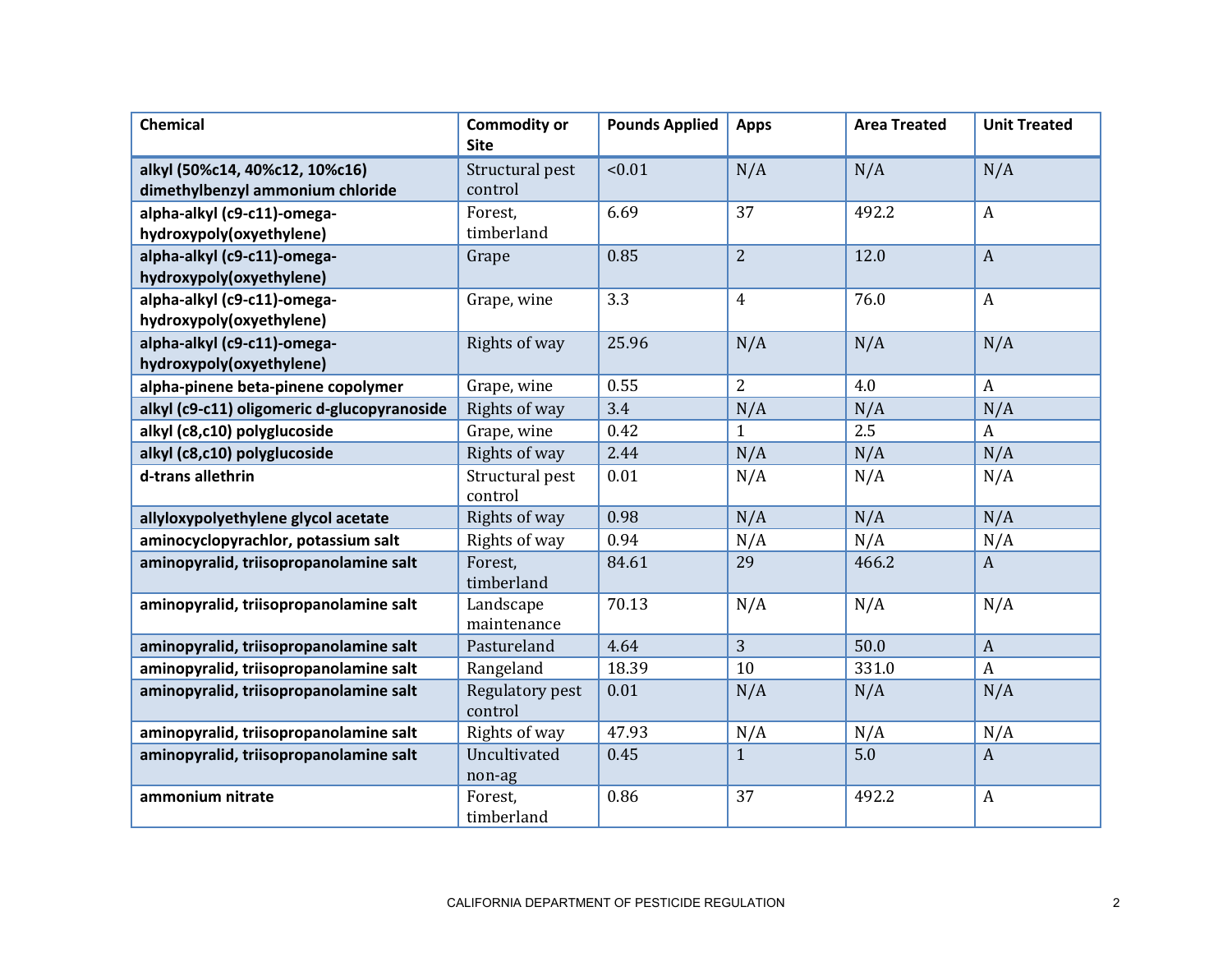| <b>Chemical</b>                                                                                         | <b>Commodity or</b><br><b>Site</b> | <b>Pounds Applied</b> | <b>Apps</b>    | <b>Area Treated</b> | <b>Unit Treated</b> |
|---------------------------------------------------------------------------------------------------------|------------------------------------|-----------------------|----------------|---------------------|---------------------|
| ammonium nitrate                                                                                        | Grape, wine                        | 0.2                   | $\mathbf{1}$   | 2.5                 | $\mathbf{A}$        |
| ammonium nitrate                                                                                        | Rights of way                      | 1.16                  | N/A            | N/A                 | N/A                 |
| ammonium sulfate                                                                                        | Forest,<br>timberland              | 143.25                | 92             | 1,742.34            | $\mathbf{A}$        |
| ammonium sulfate                                                                                        | Grape, wine                        | 0.4                   | $\mathbf{1}$   | 2.5                 | $\mathbf{A}$        |
| ammonium sulfate                                                                                        | Landscape<br>maintenance           | 21.6                  | N/A            | N/A                 | N/A                 |
| ammonium sulfate                                                                                        | Rangeland                          | 10.31                 | $\mathbf{1}$   | 100.0               | $\mathbf{A}$        |
| ammonium sulfate                                                                                        | Rights of way                      | 22.95                 | N/A            | N/A                 | N/A                 |
| azadirachtin                                                                                            | Structural pest<br>control         | < 0.01                | N/A            | N/A                 | N/A                 |
| azoxystrobin                                                                                            | Landscape<br>maintenance           | 9.14                  | N/A            | N/A                 | N/A                 |
| bacillus amyloliquefaciens strain d747                                                                  | Tomato                             | 2.2                   | $\mathbf{1}$   | 7,200.0             | S                   |
| bacillus pumilus, strain qst 2808                                                                       | Apple                              | 0.17                  | $\overline{7}$ | 6.21                | $\overline{A}$      |
| bacillus thuringiensis, subsp. kurstaki,<br>strain abts-351, fermentation solids and<br>solubles        | Apple                              | 0.27                  | $\mathbf{1}$   | 1.0                 | $\boldsymbol{A}$    |
| beauveria bassiana strain gha                                                                           | Tomato                             | 0.23                  | 6              | 28,600.0            | S                   |
| beauveria bassiana strain gha                                                                           | Vegetable                          | < 0.01                | $\mathbf{1}$   | 10,000.0            | S                   |
| bensulide                                                                                               | Landscape<br>maintenance           | 11.29                 | N/A            | N/A                 | N/A                 |
| benzoic acid                                                                                            | Rights of way                      | 0.73                  | N/A            | N/A                 | N/A                 |
| bifenthrin                                                                                              | Landscape<br>maintenance           | 12.06                 | N/A            | N/A                 | N/A                 |
| bifenthrin                                                                                              | Rights of way                      | 0.01                  | N/A            | N/A                 | N/A                 |
| bifenthrin                                                                                              | Structural pest<br>control         | 322.71                | N/A            | N/A                 | N/A                 |
| n,n-bis-(2-omega-<br>hydroxypoly(oxyethylene)ethyl)alkylamine,<br>alkyl derived from tallow fatty acids | Apple                              | 1.93                  | $\mathbf{1}$   | 18.0                | $\boldsymbol{A}$    |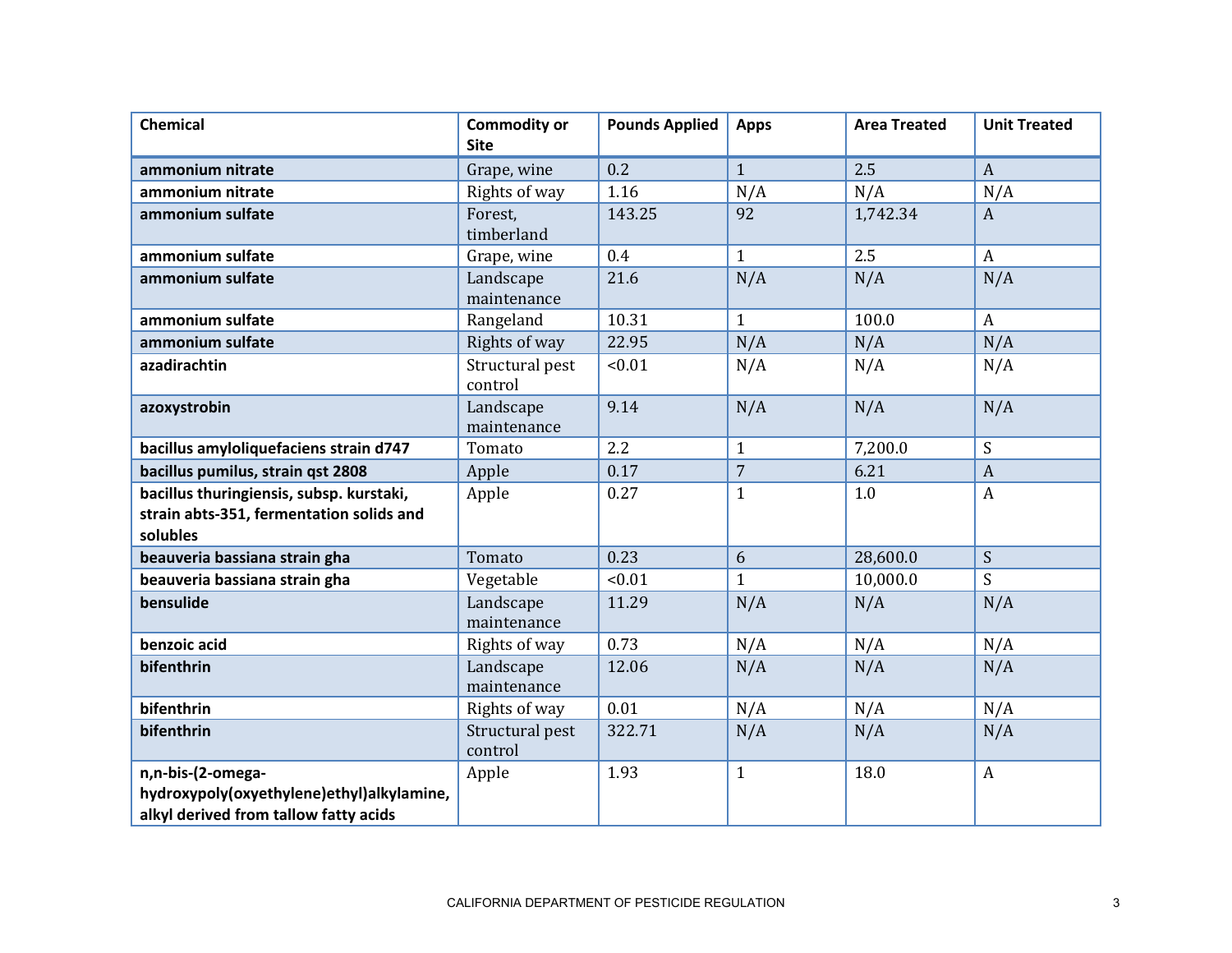| <b>Chemical</b>                                                                                         | <b>Commodity or</b><br><b>Site</b> | <b>Pounds Applied</b> | <b>Apps</b>  | <b>Area Treated</b> | <b>Unit Treated</b> |
|---------------------------------------------------------------------------------------------------------|------------------------------------|-----------------------|--------------|---------------------|---------------------|
| n,n-bis-(2-omega-<br>hydroxypoly(oxyethylene)ethyl)alkylamine,<br>alkyl derived from tallow fatty acids | Grape, wine                        | 0.01                  | $\mathbf{1}$ | 2.5                 | $\boldsymbol{A}$    |
| n,n-bis-(2-omega-<br>hydroxypoly(oxyethylene)ethyl)alkylamine,<br>alkyl derived from tallow fatty acids | Landscape<br>maintenance           | < 0.01                | N/A          | N/A                 | N/A                 |
| n,n-bis-(2-omega-<br>hydroxypoly(oxyethylene)ethyl)alkylamine,<br>alkyl derived from tallow fatty acids | Rights of way                      | 9.44                  | N/A          | N/A                 | N/A                 |
| borax                                                                                                   | Rights of way                      | 1,063.24              | N/A          | N/A                 | N/A                 |
| borax                                                                                                   | Structural pest<br>control         | 0.2                   | N/A          | N/A                 | N/A                 |
| boric acid                                                                                              | Structural pest<br>control         | 344.01                | N/A          | N/A                 | N/A                 |
| boscalid                                                                                                | Grape                              | 0.76                  | $\mathbf{1}$ | 6.0                 | $\boldsymbol{A}$    |
| boscalid                                                                                                | Grape, wine                        | 4.04                  | 6            | 23.5                | $\boldsymbol{A}$    |
| brodifacoum                                                                                             | Poultry                            | 0.01                  | 12           | 236.0               | $\boldsymbol{A}$    |
| brodifacoum                                                                                             | Structural pest<br>control         | < 0.01                | N/A          | N/A                 | N/A                 |
| bromadiolone                                                                                            | Landscape<br>maintenance           | < 0.01                | N/A          | N/A                 | N/A                 |
| bromadiolone                                                                                            | Poultry                            | 0.02                  | 24           | 472.0               | $\boldsymbol{A}$    |
| bromadiolone                                                                                            | Structural pest<br>control         | 0.03                  | N/A          | N/A                 | N/A                 |
| bromethalin                                                                                             | Landscape<br>maintenance           | < 0.01                | N/A          | N/A                 | N/A                 |
| bromethalin                                                                                             | Structural pest<br>control         | < 0.01                | N/A          | N/A                 | N/A                 |
| 1-bromo-3-chloro-5,5-dimethyl hydantoin                                                                 | Water<br>(industrial)              | 60.0                  | N/A          | 1.0                 | $\boldsymbol{A}$    |
| 2-butoxyethanol                                                                                         | Rights of way                      | 3.06                  | N/A          | N/A                 | N/A                 |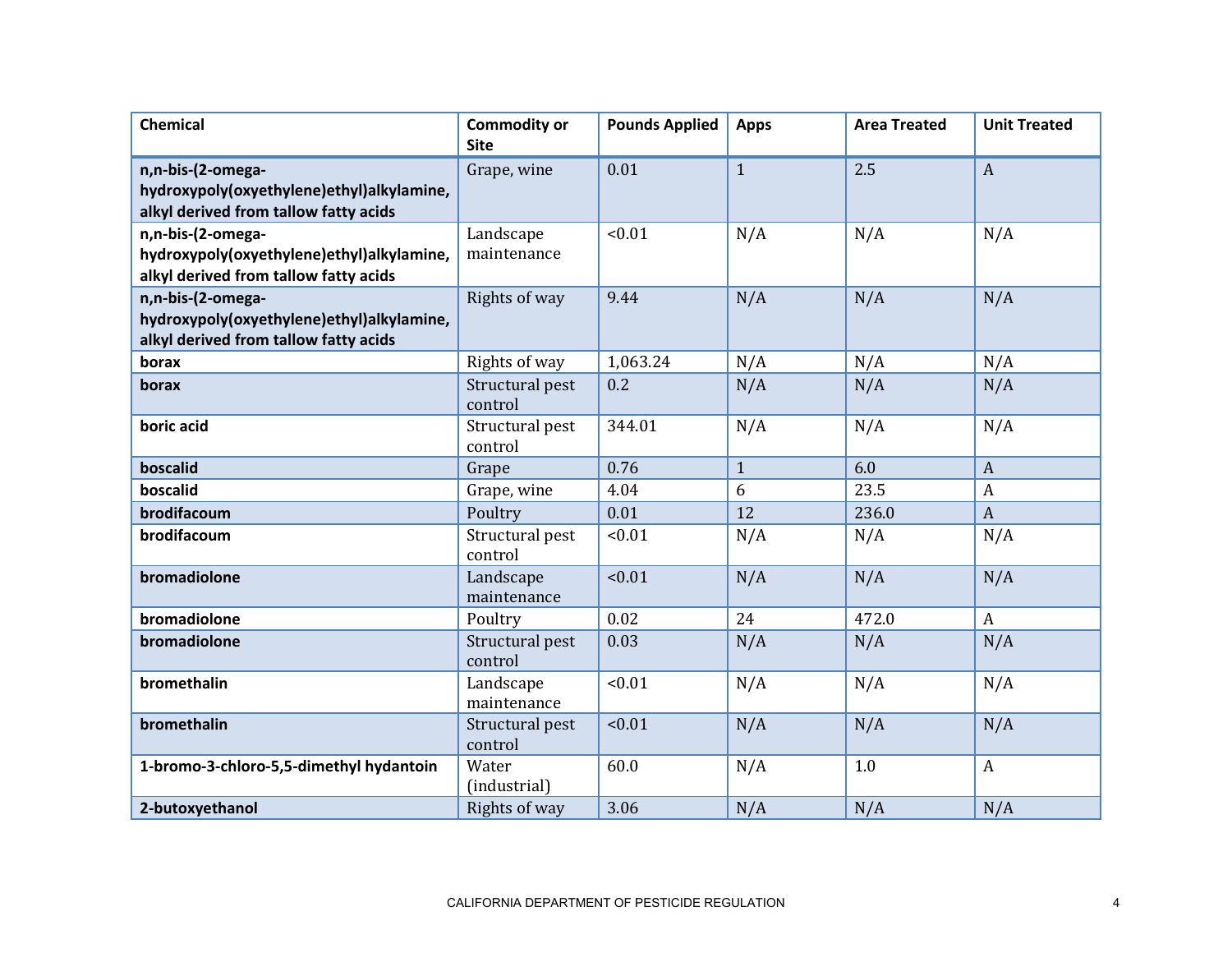| <b>Chemical</b>                          | <b>Commodity or</b><br><b>Site</b> | <b>Pounds Applied</b> | <b>Apps</b>    | <b>Area Treated</b> | <b>Unit Treated</b> |
|------------------------------------------|------------------------------------|-----------------------|----------------|---------------------|---------------------|
| butyl alcohol                            | Rights of way                      | 1.25                  | N/A            | N/A                 | N/A                 |
| calcium chloride                         | Forest,<br>timberland              | 1.0                   | 6              | 95.3                | $\boldsymbol{A}$    |
| calcium chloride                         | Landscape<br>maintenance           | 0.01                  | N/A            | N/A                 | N/A                 |
| calcium chloride                         | Rights of way                      | 0.02                  | N/A            | N/A                 | N/A                 |
| canola oil                               | Rights of way                      | 0.31                  | N/A            | N/A                 | N/A                 |
| capric acid                              | Grape, wine                        | 0.9                   | $\mathbf{1}$   | 0.33                | $\mathbf{A}$        |
| caprylic acid                            | Grape, wine                        | 1.32                  | $\mathbf{1}$   | 0.33                | $\mathbf{A}$        |
| carfentrazone-ethyl                      | Landscape<br>maintenance           | 2.36                  | N/A            | N/A                 | N/A                 |
| carfentrazone-ethyl                      | Oat (forage -<br>fodder)           | 0.23                  | $\mathbf{1}$   | 15.0                | $\mathbf{A}$        |
| carfentrazone-ethyl                      | Rights of way                      | 0.03                  | N/A            | N/A                 | N/A                 |
| chlorantraniliprole                      | Apple                              | 1.77                  | $\mathbf{1}$   | 18.0                | $\boldsymbol{A}$    |
| chlorantraniliprole                      | Landscape<br>maintenance           | 0.13                  | N/A            | N/A                 | N/A                 |
| chlorantraniliprole                      | Structural pest<br>control         | 0.9                   | N/A            | N/A                 | N/A                 |
| chlorfenapyr                             | Landscape<br>maintenance           | < 0.01                | N/A            | N/A                 | N/A                 |
| chlorfenapyr                             | Structural pest<br>control         | 1.92                  | N/A            | N/A                 | N/A                 |
| chlorothalonil                           | Landscape<br>maintenance           | 72.03                 | N/A            | N/A                 | N/A                 |
| chlorsulfuron                            | Landscape<br>maintenance           | 12.92                 | N/A            | N/A                 | N/A                 |
| chlorsulfuron                            | Rights of way                      | 1.86                  | N/A            | N/A                 | N/A                 |
| chromobacterium subtsugae strain praa4-1 | Tomato                             | 0.59                  | $\overline{4}$ | 21,400.0            | S                   |
| chromobacterium subtsugae strain praa4-1 | Vegetable                          | 0.09                  | $\mathbf{1}$   | 10,000.0            | S                   |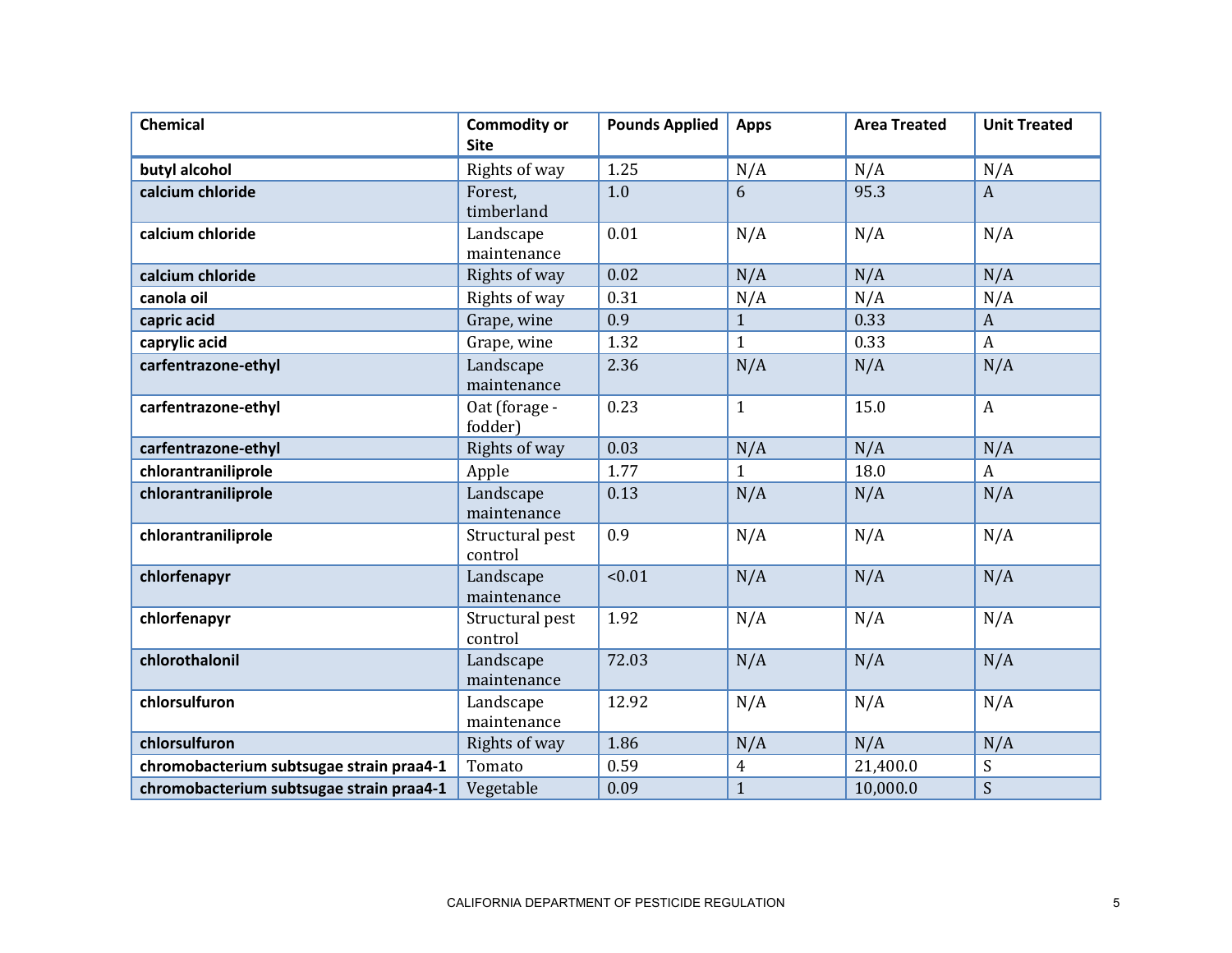| <b>Chemical</b>                           | <b>Commodity or</b><br><b>Site</b> | <b>Pounds Applied</b> | <b>Apps</b>    | <b>Area Treated</b> | <b>Unit Treated</b> |
|-------------------------------------------|------------------------------------|-----------------------|----------------|---------------------|---------------------|
| citric acid                               | Forest,<br>timberland              | 9.6                   | 61             | 1,345.44            | $\boldsymbol{A}$    |
| citric acid                               | Landscape<br>maintenance           | 1.23                  | N/A            | N/A                 | N/A                 |
| citric acid                               | Rangeland                          | 1.38                  | $\mathbf{1}$   | 100.0               | $\boldsymbol{A}$    |
| citric acid                               | Rights of way                      | 8.39                  | N/A            | N/A                 | N/A                 |
| clarified hydrophobic extract of neem oil | Apple                              | 2.87                  | $\overline{2}$ | 2.0                 | A                   |
| clarified hydrophobic extract of neem oil | Tomato                             | 10.79                 | 13             | 62,100.0            | S                   |
| clarified hydrophobic extract of neem oil | Vegetable                          | 4.33                  | $\mathbf{1}$   | 10,000.0            | S                   |
| clopyralid, monoethanolamine salt         | Forest,<br>timberland              | 89.59                 | 18             | 454.5               | $\boldsymbol{A}$    |
| clopyralid, monoethanolamine salt         | Landscape<br>maintenance           | 6.13                  | N/A            | N/A                 | N/A                 |
| clopyralid, monoethanolamine salt         | Pastureland                        | 0.02                  | $\mathbf{1}$   | 20.0                | $\overline{A}$      |
| clopyralid, monoethanolamine salt         | Rights of way                      | 20.39                 | N/A            | N/A                 | N/A                 |
| clopyralid, triethylamine salt            | Landscape<br>maintenance           | 4.04                  | N/A            | N/A                 | N/A                 |
| clothianidin                              | Landscape<br>maintenance           | 0.03                  | N/A            | N/A                 | N/A                 |
| clothianidin                              | Structural pest<br>control         | 1.12                  | N/A            | N/A                 | N/A                 |
| coconut diethanolamide                    | Landscape<br>maintenance           | 0.69                  | N/A            | N/A                 | N/A                 |
| copper carbonate, basic                   | Rights of way                      | 7.03                  | N/A            | N/A                 | N/A                 |
| copper ethanolamine complexes, mixed      | Landscape<br>maintenance           | 0.04                  | N/A            | N/A                 | N/A                 |
| copper ethanolamine complexes, mixed      | Water area                         | 175.64                | N/A            | 92.0                | $\boldsymbol{A}$    |
| copper hydroxide                          | Apple                              | 2.31                  | $\mathbf{1}$   | 1.0                 | A                   |
| copper hydroxide                          | Grape, wine                        | 1.45                  | $\mathbf{1}$   | 2.5                 | $\overline{A}$      |
| copper hydroxide                          | Peach                              | 4.61                  | $\overline{2}$ | 4.0                 | $\boldsymbol{A}$    |
| copper hydroxide                          | Rights of way                      | 63.11                 | N/A            | N/A                 | N/A                 |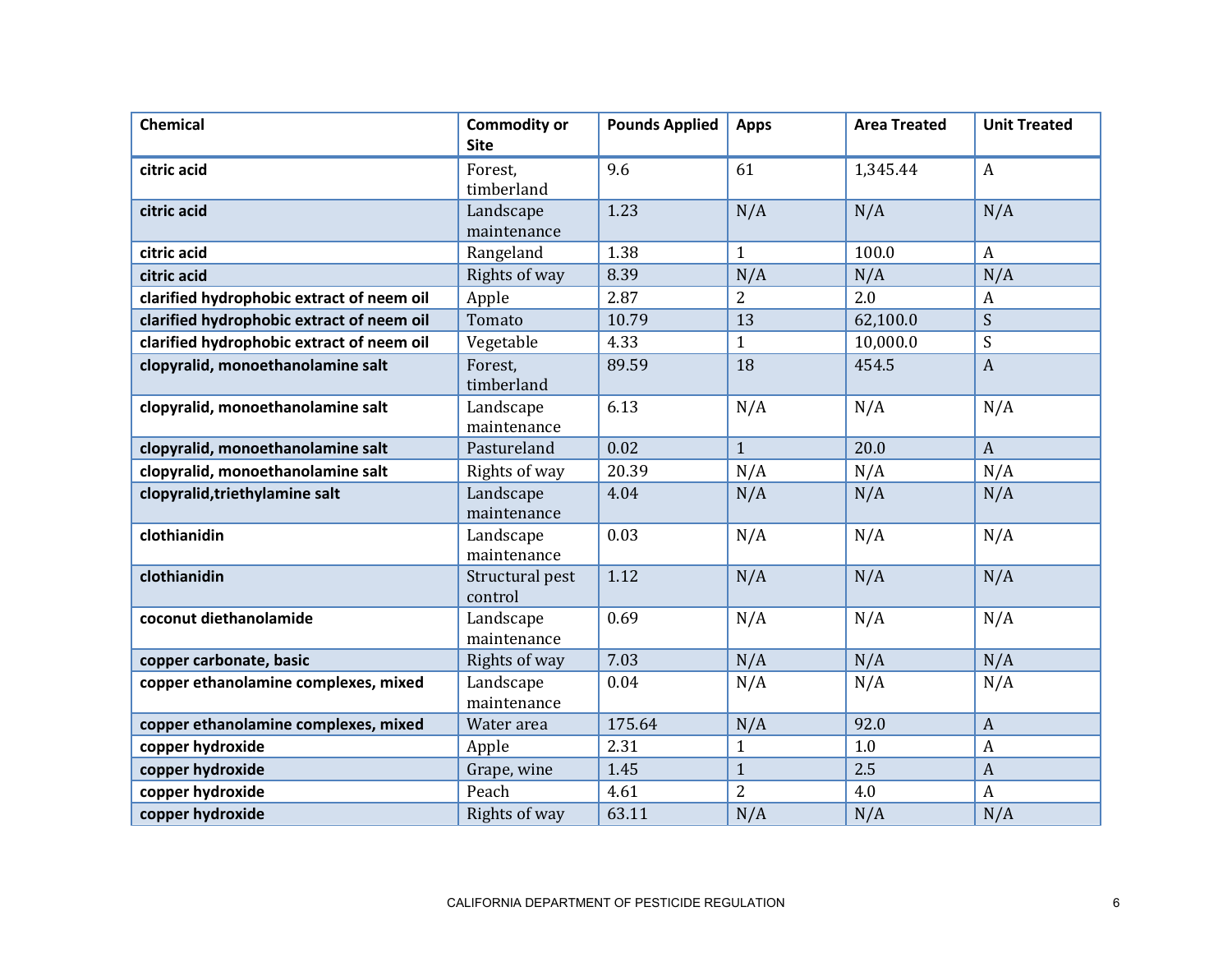| <b>Chemical</b>                        | <b>Commodity or</b><br><b>Site</b> | <b>Pounds Applied</b> | <b>Apps</b>  | <b>Area Treated</b> | <b>Unit Treated</b> |
|----------------------------------------|------------------------------------|-----------------------|--------------|---------------------|---------------------|
| copper octanoate                       | Tomato                             | 0.39                  | $\mathbf{1}$ | 7,200.0             | S                   |
| cyflufenamid                           | Grape, wine                        | 0.05                  | $\mathbf{1}$ | 4.0                 | $\boldsymbol{A}$    |
| cyfluthrin                             | Structural pest<br>control         | 2.67                  | N/A          | N/A                 | N/A                 |
| beta-cyfluthrin                        | Structural pest<br>control         | 1.36                  | N/A          | N/A                 | N/A                 |
| cypermethrin                           | Structural pest<br>control         | 3.23                  | N/A          | N/A                 | N/A                 |
| 2,4-d, dimethylamine salt              | Landscape<br>maintenance           | 0.24                  | N/A          | N/A                 | N/A                 |
| 2,4-d, dimethylamine salt              | Rangeland                          | 11.11                 | 3            | 900.0               | $\boldsymbol{A}$    |
| 2,4-d, 2-ethylhexyl ester              | Landscape<br>maintenance           | 0.43                  | N/A          | N/A                 | N/A                 |
| 2,4-d, 2-ethylhexyl ester              | Rights of way                      | 1.52                  | N/A          | N/A                 | N/A                 |
| deltamethrin                           | Structural pest<br>control         | 57.46                 | N/A          | N/A                 | N/A                 |
| diatomaceous earth                     | Structural pest<br>control         | 0.45                  | N/A          | N/A                 | N/A                 |
| dicamba                                | Landscape<br>maintenance           | 0.03                  | N/A          | N/A                 | N/A                 |
| dicamba                                | Rights of way                      | 0.09                  | N/A          | N/A                 | N/A                 |
| dicamba, dimethylamine salt            | Landscape<br>maintenance           | 0.06                  | N/A          | N/A                 | N/A                 |
| 1,3-dichloro-5,5-dimethylhydantoin     | Water<br>(industrial)              | 27.4                  | N/A          | 1.0                 | $\mathbf{A}$        |
| 1,3-dichloro-5-ethyl-5-methylhydantoin | Water<br>(industrial)              | 10.6                  | N/A          | 1.0                 | $\boldsymbol{A}$    |
| didecyl dimethyl ammonium chloride     | Structural pest<br>control         | < 0.01                | N/A          | N/A                 | N/A                 |
| diethylene glycol                      | Rights of way                      | 1.76                  | N/A          | N/A                 | N/A                 |
| difenoconazole                         | Landscape<br>maintenance           | 3.66                  | N/A          | N/A                 | N/A                 |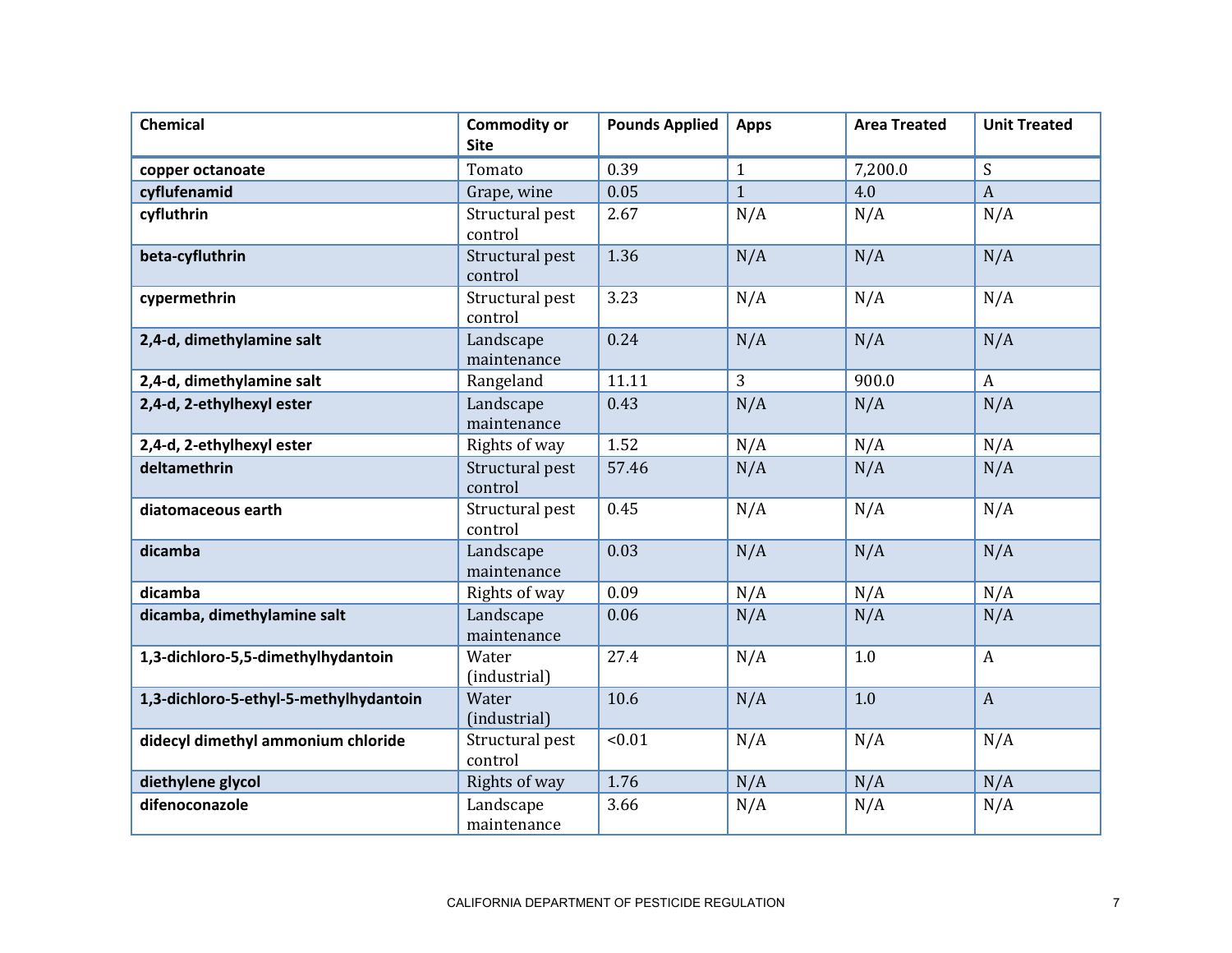| <b>Chemical</b>                    | <b>Commodity or</b><br><b>Site</b> | <b>Pounds Applied</b> | <b>Apps</b>  | <b>Area Treated</b> | <b>Unit Treated</b> |
|------------------------------------|------------------------------------|-----------------------|--------------|---------------------|---------------------|
| difethialone                       | Structural pest<br>control         | < 0.01                | N/A          | N/A                 | N/A                 |
| dimethyl alkyl tertiary amines     | Rights of way                      | 0.79                  | N/A          | N/A                 | N/A                 |
| dimethylpolysiloxane               | Grape, wine                        | < 0.01                | $\mathbf{1}$ | 2.5                 | $\boldsymbol{A}$    |
| dimethylpolysiloxane               | Landscape<br>maintenance           | 0.09                  | N/A          | N/A                 | N/A                 |
| dimethylpolysiloxane               | Rights of way                      | 0.17                  | N/A          | N/A                 | N/A                 |
| dinotefuran                        | Structural pest<br>control         | 6.33                  | N/A          | N/A                 | N/A                 |
| dioctyl dimethyl ammonium chloride | Structural pest<br>control         | < 0.01                | N/A          | N/A                 | N/A                 |
| diphacinone                        | Landscape<br>maintenance           | < 0.01                | N/A          | N/A                 | N/A                 |
| diphacinone                        | Rights of way                      | < 0.01                | N/A          | N/A                 | N/A                 |
| diphacinone                        | Structural pest<br>control         | < 0.01                | N/A          | N/A                 | N/A                 |
| diquat dibromide                   | Landscape<br>maintenance           | 0.95                  | N/A          | N/A                 | N/A                 |
| diquat dibromide                   | Rights of way                      | 7.71                  | N/A          | N/A                 | N/A                 |
| disodium octaborate tetrahydrate   | Landscape<br>maintenance           | 1.96                  | N/A          | N/A                 | N/A                 |
| disodium octaborate tetrahydrate   | Regulatory pest<br>control         | 1.96                  | N/A          | N/A                 | N/A                 |
| disodium octaborate tetrahydrate   | Rights of way                      | 0.49                  | N/A          | N/A                 | N/A                 |
| disodium octaborate tetrahydrate   | Structural pest<br>control         | 214.98                | N/A          | N/A                 | N/A                 |
| dithiopyr                          | Landscape<br>maintenance           | 213.73                | N/A          | N/A                 | N/A                 |
| dithiopyr                          | Rights of way                      | 6.2                   | N/A          | N/A                 | N/A                 |
| diuron                             | Landscape<br>maintenance           | 460.68                | N/A          | N/A                 | N/A                 |
| diuron                             | Rights of way                      | 289.87                | N/A          | N/A                 | N/A                 |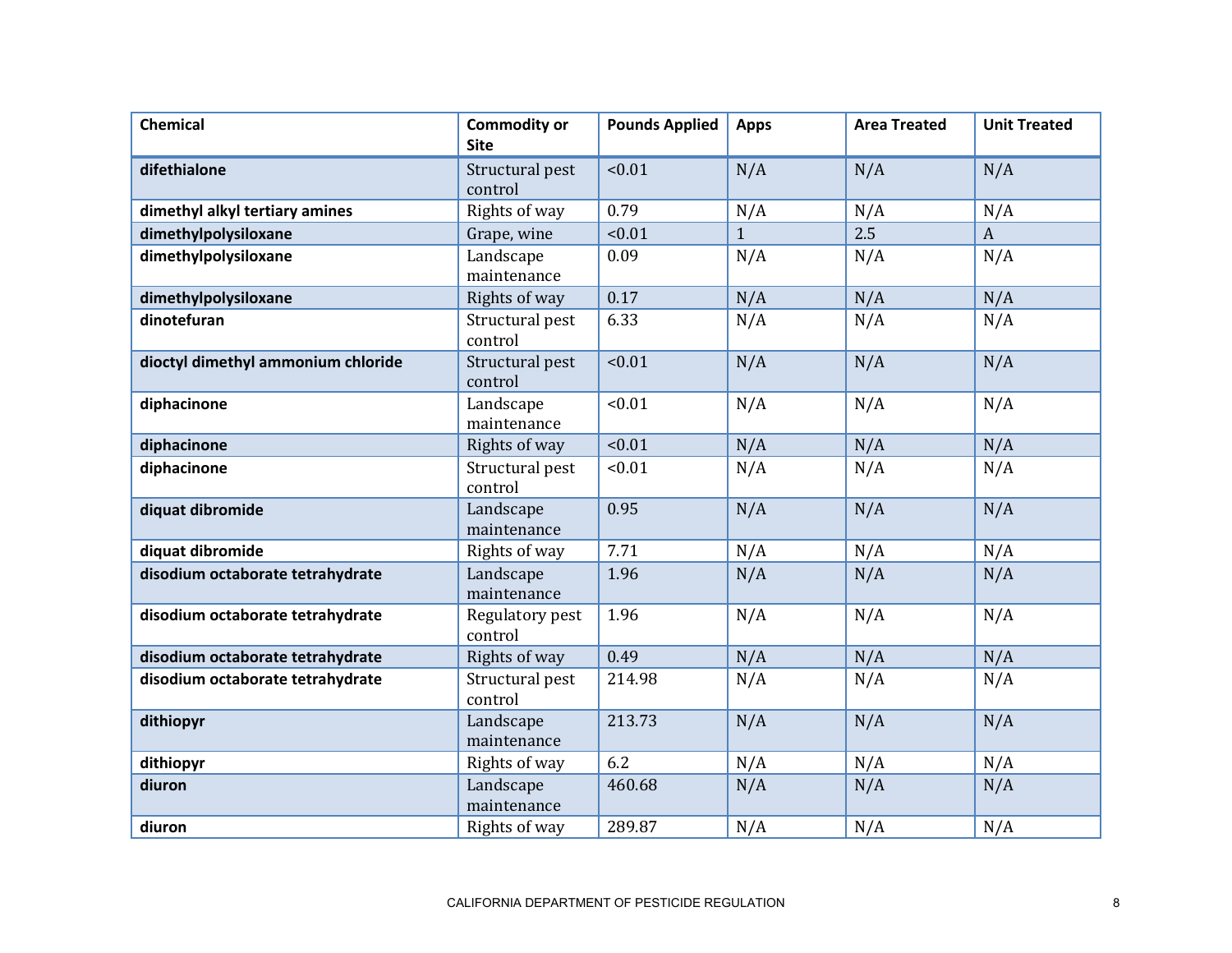| <b>Chemical</b>                                               | <b>Commodity or</b><br><b>Site</b> | <b>Pounds Applied</b> | <b>Apps</b>    | <b>Area Treated</b> | <b>Unit Treated</b> |
|---------------------------------------------------------------|------------------------------------|-----------------------|----------------|---------------------|---------------------|
| e,e-8,10-dodecadien-1-ol                                      | Apple                              | 0.91                  | $\overline{2}$ | 36.0                | $\boldsymbol{A}$    |
| dodecylbenzene sulfonic acid                                  | Landscape<br>maintenance           | 2.98                  | N/A            | N/A                 | N/A                 |
| dodecylbenzene sulfonic acid, calcium salt                    | Rights of way                      | 0.15                  | N/A            | N/A                 | N/A                 |
| alpha-(para-dodecylphenyl)-omega-<br>hydroxypoly(oxyethylene) | Grape, wine                        | 0.02                  | $\mathbf{1}$   | 1.5                 | A                   |
| edta, tetrasodium salt                                        | Landscape<br>maintenance           | 0.18                  | N/A            | N/A                 | N/A                 |
| emamectin benzoate                                            | Landscape<br>maintenance           | 1.29                  | N/A            | N/A                 | N/A                 |
| emamectin benzoate                                            | Structural pest<br>control         | 5.6                   | N/A            | N/A                 | N/A                 |
| esfenvalerate                                                 | Structural pest<br>control         | 1.14                  | N/A            | N/A                 | N/A                 |
| ethephon                                                      | Landscape<br>maintenance           | 0.49                  | N/A            | N/A                 | N/A                 |
| etofenprox                                                    | Structural pest<br>control         | 0.08                  | N/A            | N/A                 | N/A                 |
| fatty acids, mixed                                            | Rights of way                      | 3.13                  | N/A            | N/A                 | N/A                 |
| fatty acids, c16-c18 and c18-unsaturated,<br>methyl esters    | Apple                              | 6.16                  | $\mathbf{1}$   | 18.0                | $\boldsymbol{A}$    |
| fatty acids, c16-c18 and c18-unsaturated,<br>methyl esters    | Rights of way                      | 16.18                 | N/A            | N/A                 | N/A                 |
| ferric sodium edta                                            | Structural pest<br>control         | 0.08                  | N/A            | N/A                 | N/A                 |
| fipronil                                                      | Landscape<br>maintenance           | 0.96                  | N/A            | N/A                 | N/A                 |
| fipronil                                                      | Rights of way                      | 1.2                   | N/A            | N/A                 | N/A                 |
| fipronil                                                      | Structural pest<br>control         | 868.77                | N/A            | N/A                 | N/A                 |
| fludioxonil                                                   | Landscape<br>maintenance           | 0.25                  | N/A            | N/A                 | N/A                 |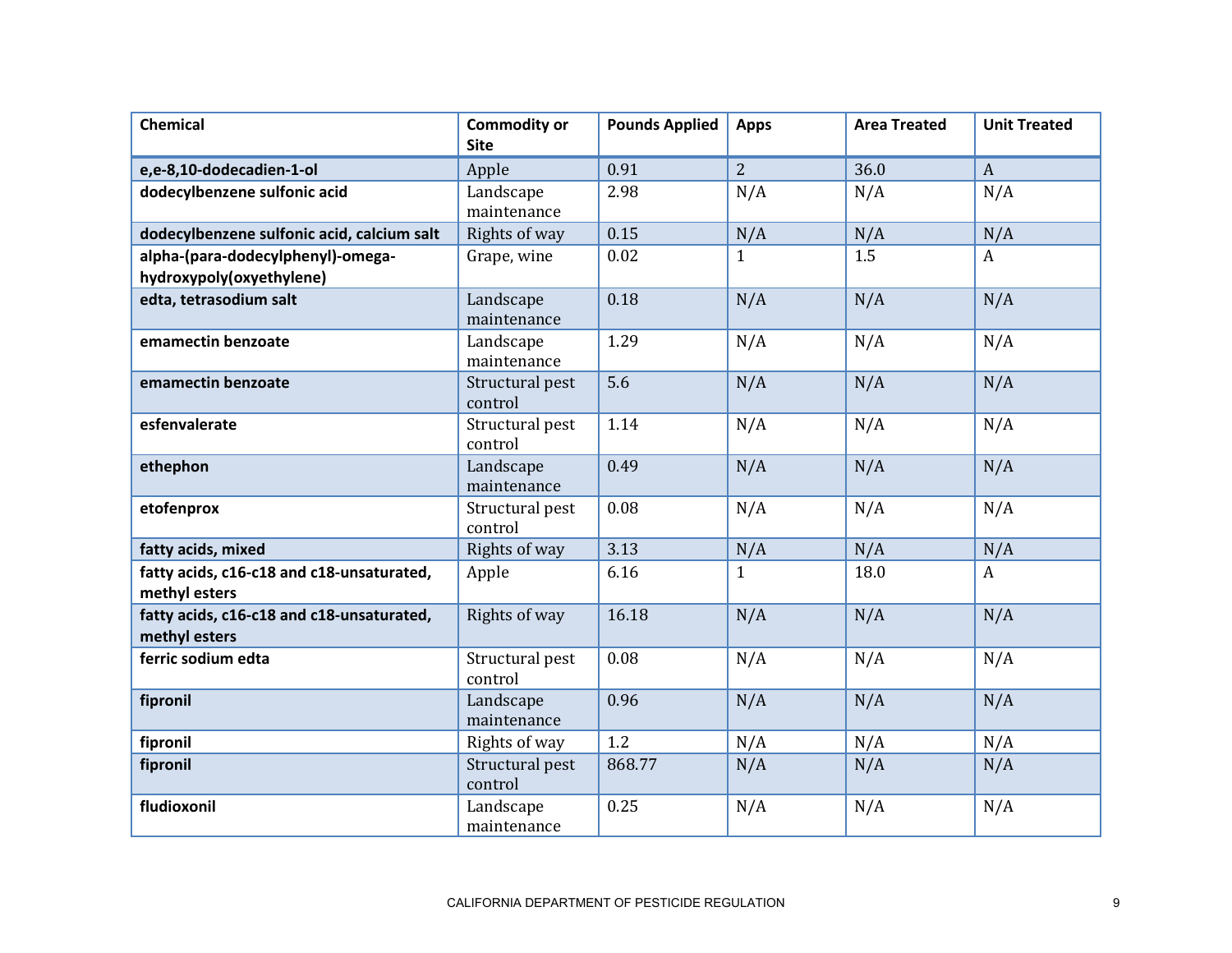| <b>Chemical</b>                  | <b>Commodity or</b><br><b>Site</b> | <b>Pounds Applied</b> | <b>Apps</b>    | <b>Area Treated</b> | <b>Unit Treated</b> |
|----------------------------------|------------------------------------|-----------------------|----------------|---------------------|---------------------|
| flumioxazin                      | Grape                              | 0.19                  | $\mathbf{1}$   | 6.0                 | $\mathbf{A}$        |
| flumioxazin                      | Landscape                          | 53.29                 | N/A            | N/A                 | N/A                 |
|                                  | maintenance                        |                       |                |                     |                     |
| flumioxazin                      | Rights of way                      | 1.15                  | N/A            | N/A                 | N/A                 |
| fluridone                        | Water area                         | 5.99                  | N/A            | 7.0                 | A                   |
| fluroxypyr, 1-methylheptyl ester | Forest.<br>timberland              | 81.7                  | $\overline{7}$ | 138.4               | $\boldsymbol{A}$    |
| fluroxypyr, 1-methylheptyl ester | Rights of way                      | 10.87                 | N/A            | N/A                 | N/A                 |
| foramsulfuron                    | Rights of way                      | 0.02                  | N/A            | N/A                 | N/A                 |
| gibberellins                     | Apple                              | < 0.01                | 5              | 5.0                 | A                   |
| glufosinate-ammonium             | Rights of way                      | 154.93                | N/A            | N/A                 | N/A                 |
| glycerol                         | Rangeland                          | 52.52                 | $\overline{2}$ | 623.0               | A                   |
| glycerol                         | Rights of way                      | 28.86                 | N/A            | N/A                 | N/A                 |
| glyphosate, dimethylamine salt   | Forest,<br>timberland              | 8,960.12              | 114            | 2,529.7             | A                   |
| glyphosate, dimethylamine salt   | Uncultivated<br>non-ag             | 12.8                  | $\mathbf{1}$   | 4.0                 | $\mathbf{A}$        |
| glyphosate, isopropylamine salt  | Forest,<br>timberland              | 3,140.91              | 45             | 917.16              | $\boldsymbol{A}$    |
| glyphosate, isopropylamine salt  | Grape                              | 0.99                  | $\mathbf{1}$   | 6.0                 | $\boldsymbol{A}$    |
| glyphosate, isopropylamine salt  | Grape, wine                        | 21.4                  | 5              | 20.5                | $\boldsymbol{A}$    |
| glyphosate, isopropylamine salt  | Industrial site                    | 0.3                   | N/A            | 0.75                | $\boldsymbol{A}$    |
| glyphosate, isopropylamine salt  | Industrial site                    | 0.08                  | N/A            | 200.0               | ${\mathsf S}$       |
| glyphosate, isopropylamine salt  | Landscape<br>maintenance           | 2.0                   | $\mathbf{1}$   | 1.0                 | $\boldsymbol{A}$    |
| glyphosate, isopropylamine salt  | Landscape<br>maintenance           | 2,019.67              | N/A            | N/A                 | N/A                 |
| glyphosate, isopropylamine salt  | N-outdr plants<br>in containers    | 5.64                  | $\overline{4}$ | 12.0                | $\boldsymbol{A}$    |
| glyphosate, isopropylamine salt  | N-outdr<br>transplants             | 2.19                  | $\mathbf{1}$   | 4.0                 | $\boldsymbol{A}$    |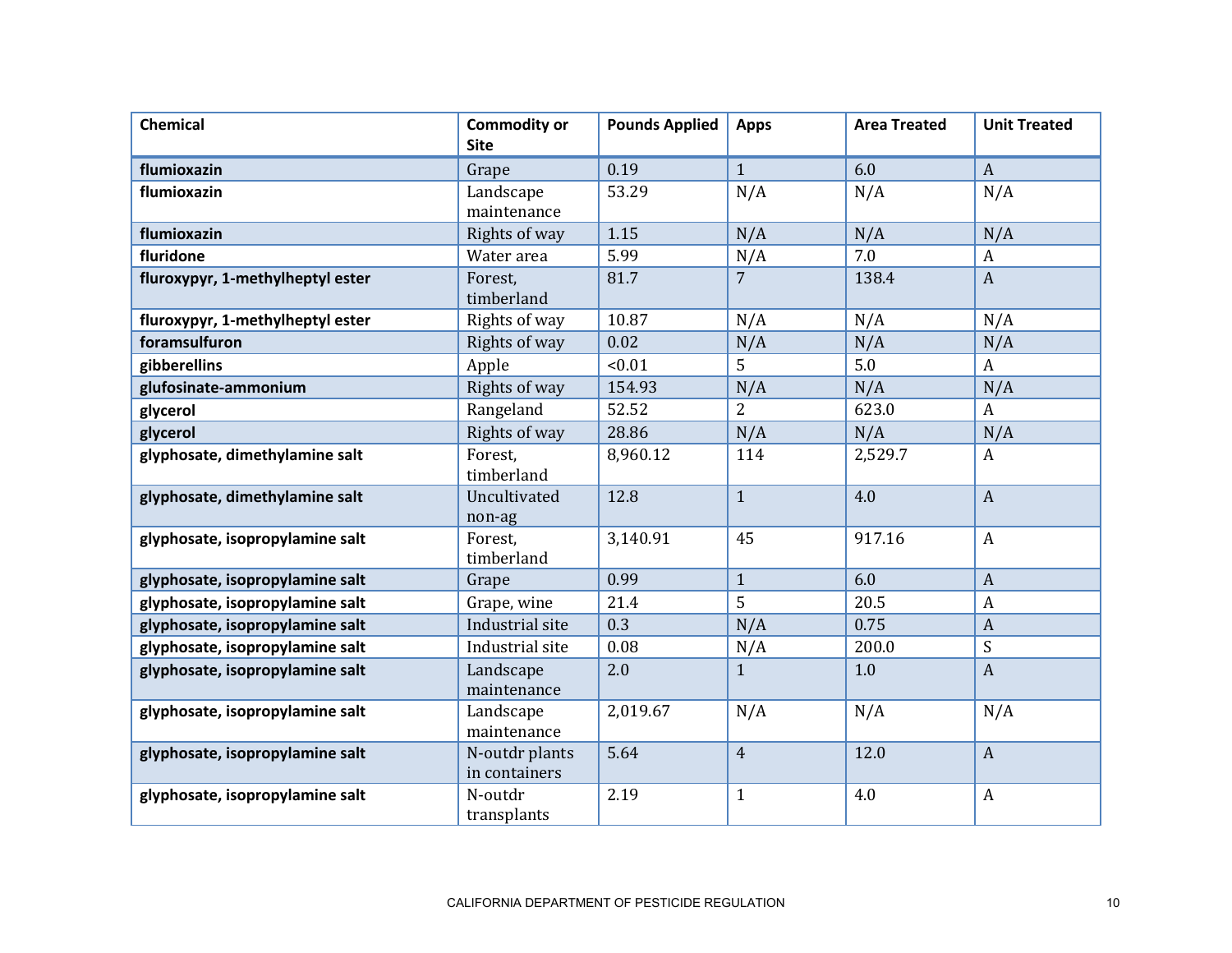| <b>Chemical</b>                                                           | <b>Commodity or</b><br><b>Site</b> | <b>Pounds Applied</b> | <b>Apps</b>    | <b>Area Treated</b> | <b>Unit Treated</b> |
|---------------------------------------------------------------------------|------------------------------------|-----------------------|----------------|---------------------|---------------------|
| glyphosate, isopropylamine salt                                           | Pastureland                        | 7.08                  | $\overline{2}$ | 25.0                | $\mathbf{A}$        |
| glyphosate, isopropylamine salt                                           | Rangeland                          | 10.7                  | 5              | 1,355.0             | A                   |
| glyphosate, isopropylamine salt                                           | <b>Regulatory pest</b><br>control  | 34.72                 | N/A            | N/A                 | N/A                 |
| glyphosate, isopropylamine salt                                           | Rights of way                      | 89.88                 | $\overline{7}$ | 3.09                | $\boldsymbol{A}$    |
| glyphosate, isopropylamine salt                                           | Rights of way                      | 1,770.86              | N/A            | N/A                 | N/A                 |
| glyphosate, isopropylamine salt                                           | Structural pest<br>control         | 1.36                  | N/A            | N/A                 | N/A                 |
| glyphosate, isopropylamine salt                                           | Uncultivated<br>non-ag             | 3.0                   | N/A            | 40.0                | $\mathbf{A}$        |
| glyphosate, isopropylamine salt                                           | Water area                         | 0.3                   | $\mathbf{1}$   | 2.0                 | $\mathbf{A}$        |
| glyphosate, monoammonium salt                                             | Landscape<br>maintenance           | 0.82                  | N/A            | N/A                 | N/A                 |
| glyphosate, potassium salt                                                | Landscape<br>maintenance           | 1,138.55              | N/A            | N/A                 | N/A                 |
| glyphosate, potassium salt                                                | Rights of way                      | 378.61                | N/A            | N/A                 | N/A                 |
| halosulfuron-methyl                                                       | Landscape<br>maintenance           | 0.12                  | N/A            | N/A                 | N/A                 |
| halosulfuron-methyl                                                       | Rights of way                      | 0.01                  | N/A            | N/A                 | N/A                 |
| heptamethyltrisiloxane-1,3-propanediol<br>ether, ethoxylated propoxylated | Rights of way                      | 0.71                  | N/A            | N/A                 | N/A                 |
| hexazinone                                                                | Forest,<br>timberland              | 40.83                 | 17             | 318.0               | $\boldsymbol{A}$    |
| hexylene glycol                                                           | Rights of way                      | 3.06                  | N/A            | N/A                 | N/A                 |
| hydramethylnon                                                            | Structural pest<br>control         | < 0.01                | N/A            | N/A                 | N/A                 |
| hydroprene                                                                | Structural pest<br>control         | 0.06                  | N/A            | N/A                 | N/A                 |
| 2-(3-hydroxypropyl)-hepta-methyl<br>trisiloxane, ethoxylated, acetate     | Rights of way                      | 3.4                   | N/A            | N/A                 | N/A                 |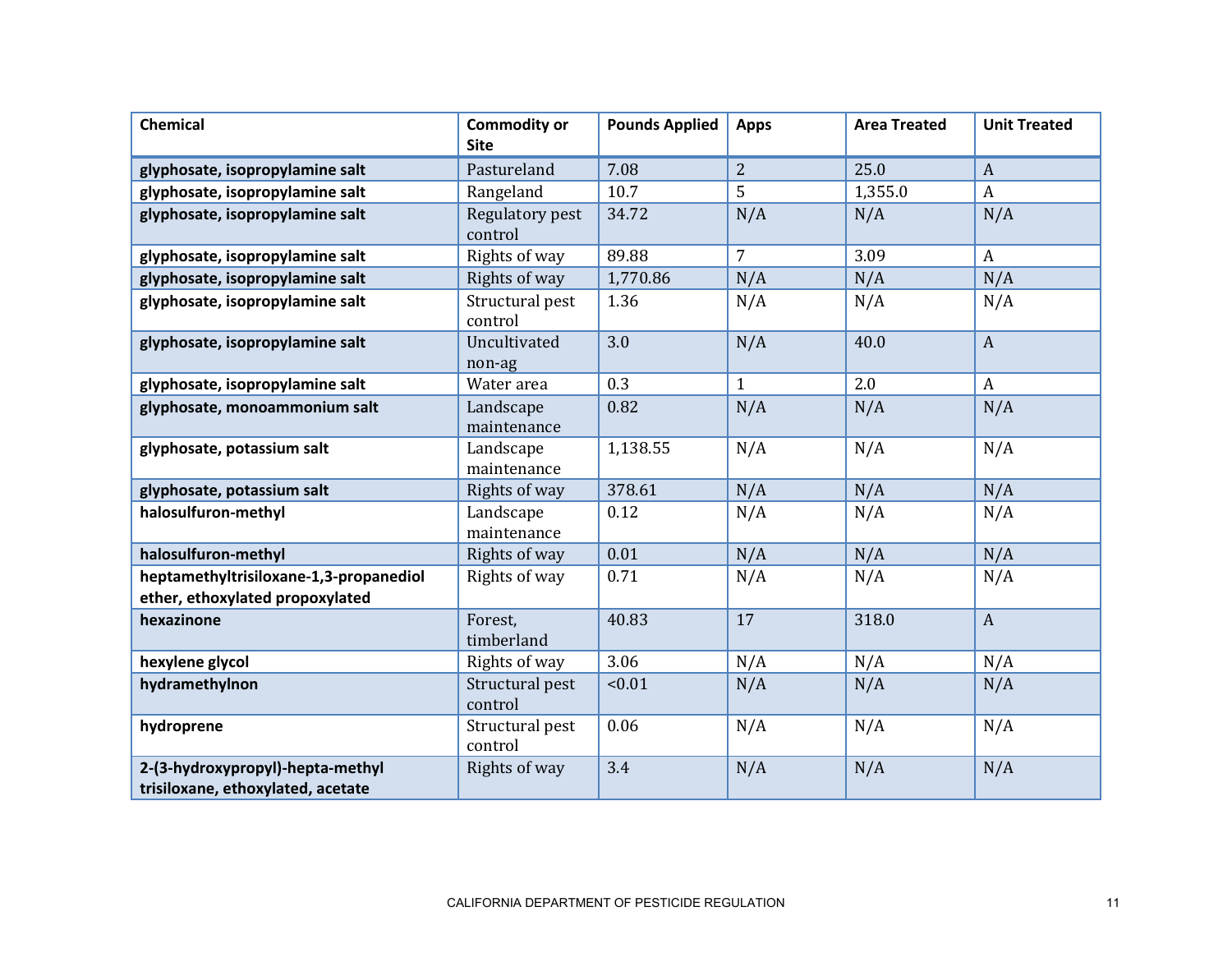| <b>Chemical</b>               | <b>Commodity or</b><br><b>Site</b> | <b>Pounds Applied</b> | <b>Apps</b>  | <b>Area Treated</b> | <b>Unit Treated</b> |
|-------------------------------|------------------------------------|-----------------------|--------------|---------------------|---------------------|
| imazapyr, isopropylamine salt | Forest,<br>timberland              | 622.18                | 57           | 774.8               | $\mathbf{A}$        |
| imazapyr, isopropylamine salt | Landscape<br>maintenance           | 12.76                 | N/A          | N/A                 | N/A                 |
| imazapyr, isopropylamine salt | Regulatory pest<br>control         | 3.86                  | N/A          | N/A                 | N/A                 |
| imazapyr, isopropylamine salt | Rights of way                      | 5.09                  | N/A          | N/A                 | N/A                 |
| imidacloprid                  | Grape, wine                        | 2.46                  | 4            | 76.0                | $\boldsymbol{A}$    |
| imidacloprid                  | Landscape<br>maintenance           | 18.96                 | N/A          | N/A                 | N/A                 |
| imidacloprid                  | Rights of way                      | 0.03                  | N/A          | N/A                 | N/A                 |
| imidacloprid                  | Structural pest<br>control         | 85.07                 | N/A          | N/A                 | N/A                 |
| indaziflam                    | Landscape<br>maintenance           | 15.67                 | N/A          | N/A                 | N/A                 |
| indaziflam                    | Rights of way                      | 34.55                 | N/A          | N/A                 | N/A                 |
| indoxacarb                    | Landscape<br>maintenance           | 2.25                  | N/A          | N/A                 | N/A                 |
| indoxacarb                    | Structural pest<br>control         | 0.27                  | N/A          | N/A                 | N/A                 |
| iodine                        | Forest,<br>timberland              | 4.16                  | $\mathbf{1}$ | 75.0                | $\mathbf{A}$        |
| iodosulfuron-methyl-sodium    | Rights of way                      | < 0.01                | N/A          | N/A                 | N/A                 |
| iron phosphate                | Structural pest<br>control         | < 0.01                | N/A          | N/A                 | N/A                 |
| isopropyl alcohol             | Landscape<br>maintenance           | 91.41                 | N/A          | N/A                 | N/A                 |
| isopropyl alcohol             | Rights of way                      | 3.77                  | N/A          | N/A                 | N/A                 |
| isoxaben                      | Landscape<br>maintenance           | 184.04                | N/A          | N/A                 | N/A                 |
| lambda-cyhalothrin            | Structural pest<br>control         | 0.29                  | N/A          | N/A                 | N/A                 |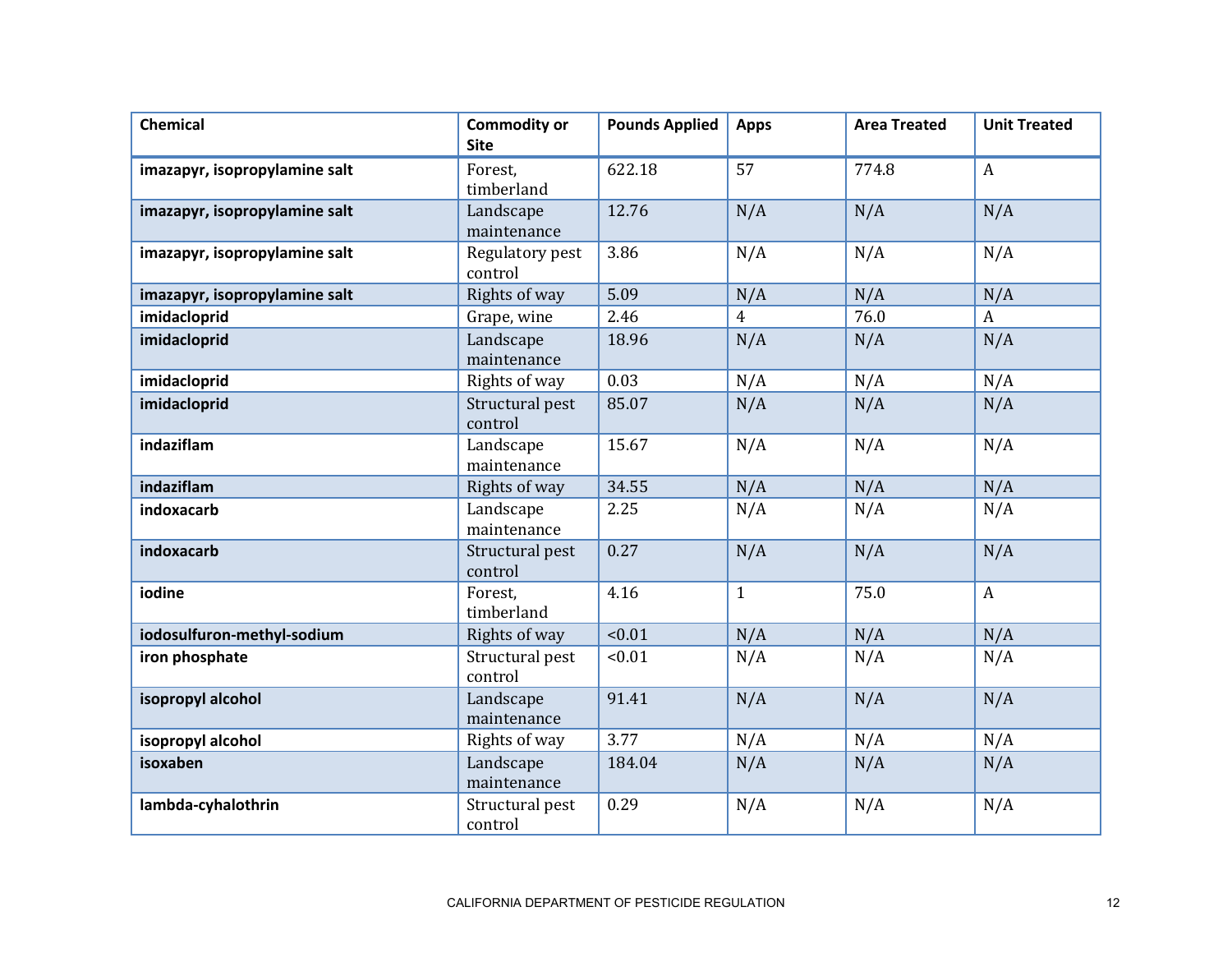| <b>Chemical</b>            | <b>Commodity or</b><br><b>Site</b> | <b>Pounds Applied</b> | <b>Apps</b>    | <b>Area Treated</b> | <b>Unit Treated</b> |
|----------------------------|------------------------------------|-----------------------|----------------|---------------------|---------------------|
| lecithin                   | Forest,<br>timberland              | 129.67                | 6              | 430.0               | $\mathbf{A}$        |
| lime-sulfur                | Apple                              | 32.47                 | 10             | 10.0                | $\boldsymbol{A}$    |
| lime-sulfur                | Grape, wine                        | 11.55                 | $\mathbf{1}$   | 4.0                 | $\boldsymbol{A}$    |
| limonene                   | Structural pest<br>control         | 0.07                  | N/A            | N/A                 | N/A                 |
| mcpp, dimethylamine salt   | Landscape<br>maintenance           | 0.16                  | N/A            | N/A                 | N/A                 |
| mcpp-p, dimethylamine salt | Landscape<br>maintenance           | 0.07                  | N/A            | N/A                 | N/A                 |
| mecoprop-p                 | Landscape<br>maintenance           | 0.11                  | N/A            | N/A                 | N/A                 |
| mecoprop-p                 | Rights of way                      | 0.31                  | N/A            | N/A                 | N/A                 |
| metam-sodium               | Rights of way                      | 603.53                | N/A            | N/A                 | N/A                 |
| methoprene                 | Structural pest<br>control         | < 0.01                | N/A            | N/A                 | N/A                 |
| s-methoprene               | Structural pest<br>control         | 0.05                  | N/A            | N/A                 | N/A                 |
| methylated soybean oil     | Forest.<br>timberland              | 5,989.94              | 156            | 3,393.4             | $\mathbf{A}$        |
| methylated soybean oil     | Landscape<br>maintenance           | 78.72                 | N/A            | N/A                 | N/A                 |
| methylated soybean oil     | Rights of way                      | 233.07                | N/A            | N/A                 | N/A                 |
| methylated soybean oil     | Uncultivated<br>non-ag             | 16.69                 | $\overline{1}$ | 4.0                 | $\mathbf{A}$        |
| methyl silicone resins     | Grape, wine                        | 0.77                  | $\mathbf{1}$   | 4.0                 | $\mathbf{A}$        |
| metofluthrin               | Structural pest<br>control         | 0.03                  | N/A            | N/A                 | N/A                 |
| mineral oil                | Grape                              | 72.68                 | $\overline{4}$ | 7.5                 | $\boldsymbol{A}$    |
| mineral oil                | Grape, wine                        | 0.17                  | $\overline{c}$ | 4.0                 | $\boldsymbol{A}$    |
| mineral oil                | Peach                              | 17.67                 | $\mathbf{1}$   | 2.0                 | $\boldsymbol{A}$    |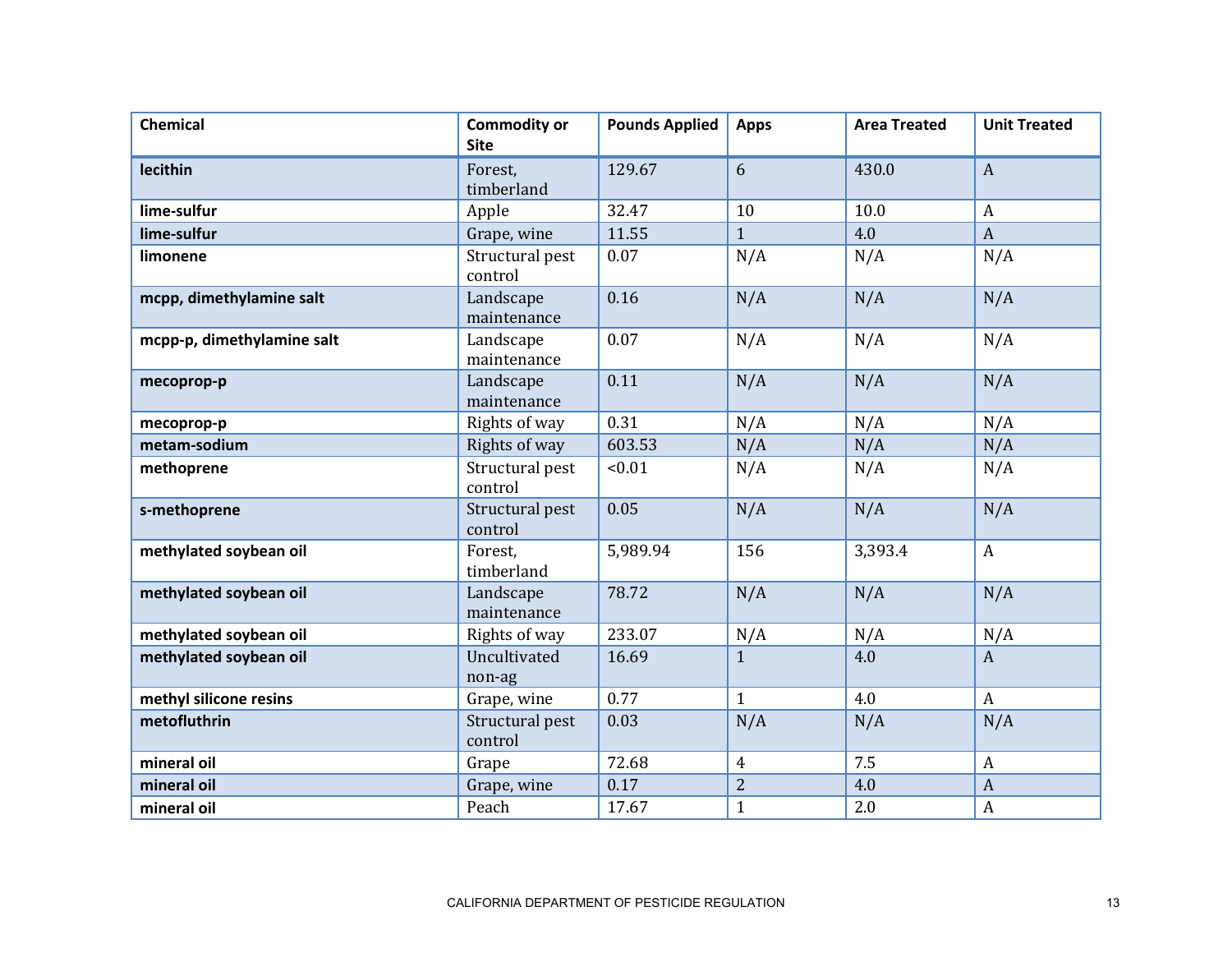| <b>Chemical</b>                                             | <b>Commodity or</b><br><b>Site</b> | <b>Pounds Applied</b> | <b>Apps</b>  | <b>Area Treated</b> | <b>Unit Treated</b> |
|-------------------------------------------------------------|------------------------------------|-----------------------|--------------|---------------------|---------------------|
| mineral oil                                                 | Rights of way                      | 6.59                  | N/A          | N/A                 | N/A                 |
| mineral oil                                                 | Structural pest<br>control         | 10.86                 | N/A          | N/A                 | N/A                 |
| msma                                                        | Landscape<br>maintenance           | 0.73                  | N/A          | N/A                 | N/A                 |
| muscalure                                                   | Structural pest<br>control         | < 0.01                | N/A          | N/A                 | N/A                 |
| myclobutanil                                                | Grape, wine                        | 0.6                   | 3            | 6.0                 | $\boldsymbol{A}$    |
| 4-nonylphenol, formaldehyde resin,<br>propoxylated          | Apple                              | 1.54                  | $\mathbf{1}$ | 18.0                | $\boldsymbol{A}$    |
| alpha-(para-nonylphenyl)-omega-<br>hydroxypoly(oxyethylene) | Forest,<br>timberland              | 947.58                | 150          | 2,963.4             | $\boldsymbol{A}$    |
| alpha-(para-nonylphenyl)-omega-<br>hydroxypoly(oxyethylene) | Landscape<br>maintenance           | 341.55                | N/A          | N/A                 | N/A                 |
| alpha-(para-nonylphenyl)-omega-<br>hydroxypoly(oxyethylene) | Rangeland                          | 11.25                 | $\mathbf{1}$ | 523.0               | $\boldsymbol{A}$    |
| alpha-(para-nonylphenyl)-omega-<br>hydroxypoly(oxyethylene) | Rights of way                      | 131.27                | N/A          | N/A                 | N/A                 |
| alpha-(para-nonylphenyl)-omega-<br>hydroxypoly(oxyethylene) | Uncultivated<br>non-ag             | 1.95                  | $\mathbf{1}$ | 4.0                 | $\boldsymbol{A}$    |
| novaluron                                                   | Structural pest<br>control         | 0.13                  | N/A          | N/A                 | N/A                 |
| n-octyl bicycloheptene dicarboximide                        | Structural pest<br>control         | 1.37                  | N/A          | N/A                 | N/A                 |
| octyl decyl dimethyl ammonium chloride                      | Structural pest<br>control         | < 0.01                | N/A          | N/A                 | N/A                 |
| oleic acid                                                  | Apple                              | 1.93                  | $\mathbf{1}$ | 18.0                | $\boldsymbol{A}$    |
| oleic acid, ethyl ester                                     | Landscape<br>maintenance           | 30.97                 | N/A          | N/A                 | N/A                 |
| oleic acid, ethyl ester                                     | Rights of way                      | 16.66                 | N/A          | N/A                 | N/A                 |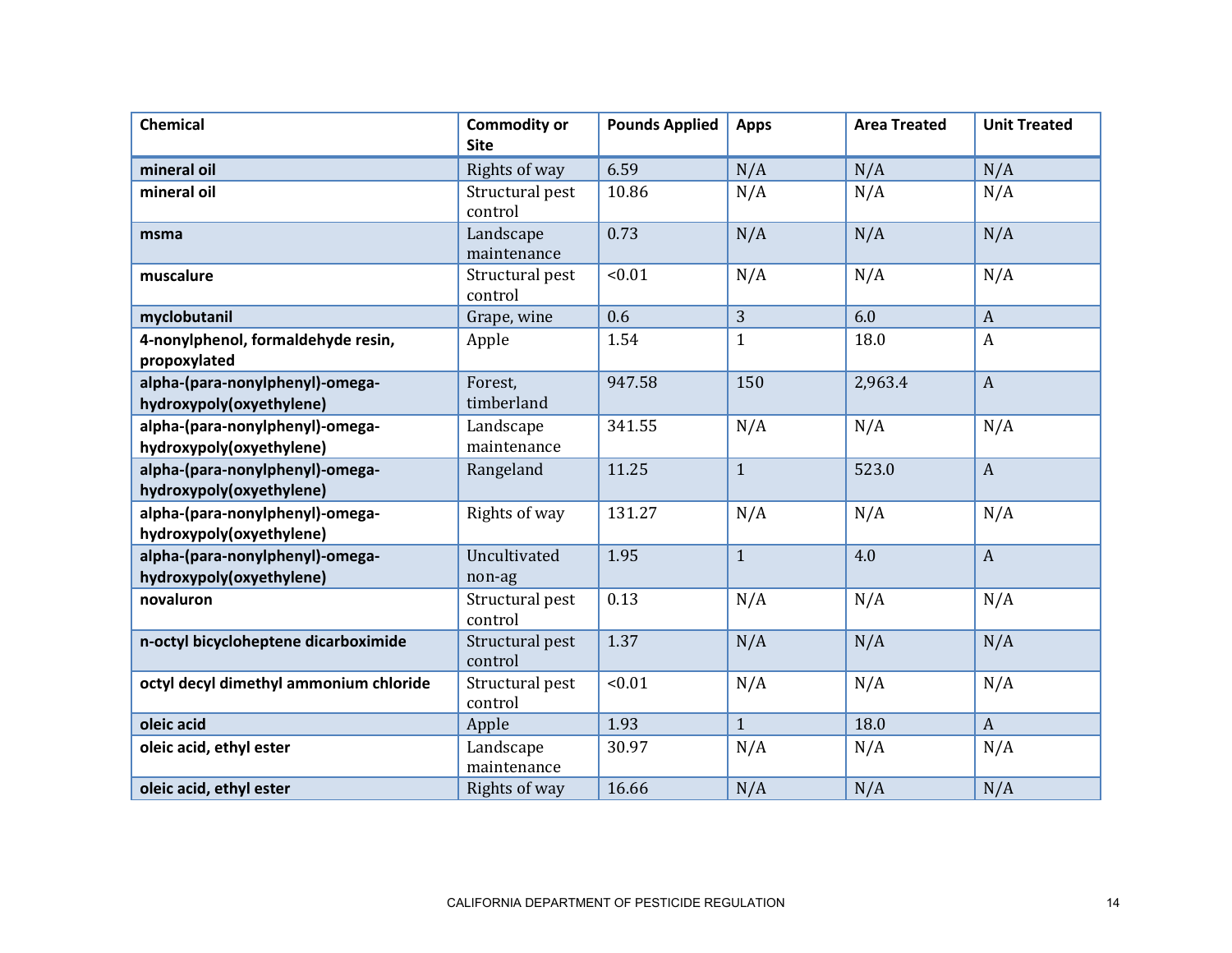| <b>Chemical</b>                               | <b>Commodity or</b><br><b>Site</b> | <b>Pounds Applied</b> | <b>Apps</b>    | <b>Area Treated</b> | <b>Unit Treated</b> |
|-----------------------------------------------|------------------------------------|-----------------------|----------------|---------------------|---------------------|
| oleic acid, methyl ester                      | Landscape<br>maintenance           | 33.33                 | N/A            | N/A                 | N/A                 |
| oleic acid, methyl ester                      | Rights of way                      | 62.01                 | N/A            | N/A                 | N/A                 |
| oryzalin                                      | Landscape<br>maintenance           | 89.91                 | N/A            | N/A                 | N/A                 |
| oryzalin                                      | Rights of way                      | 239.34                | N/A            | N/A                 | N/A                 |
| oxadiazon                                     | Landscape<br>maintenance           | 2.82                  | N/A            | N/A                 | N/A                 |
| oxyfluorfen                                   | Forest,<br>timberland              | 795.18                | 33             | 773.5               | $\mathbf{A}$        |
| oxyfluorfen                                   | Grape                              | 0.5                   | $\mathbf{1}$   | 6.0                 | $\boldsymbol{A}$    |
| oxyfluorfen                                   | Grape, wine                        | 0.39                  | $\mathbf{1}$   | 2.5                 | $\mathbf{A}$        |
| oxyfluorfen                                   | Landscape<br>maintenance           | 6.68                  | N/A            | N/A                 | N/A                 |
| oxyfluorfen                                   | N-outdr<br>transplants             | 7.02                  | $\mathbf{1}$   | 4.0                 | $\mathbf{A}$        |
| oxyfluorfen                                   | Rights of way                      | 454.54                | N/A            | N/A                 | N/A                 |
| oxyfluorfen                                   | Uncultivated<br>non-ag             | 7.04                  | $\mathbf{1}$   | 4.0                 | $\mathbf{A}$        |
| paclobutrazol                                 | Rights of way                      | 1.18                  | N/A            | N/A                 | N/A                 |
| paecilomyces fumosoroseus apopka strain<br>97 | Tomato                             | 0.21                  | $\overline{2}$ | 14,200.0            | S.                  |
| paecilomyces fumosoroseus apopka strain<br>97 | Vegetable                          | 0.06                  | $\mathbf{1}$   | 10,000.0            | S                   |
| pendimethalin                                 | Landscape<br>maintenance           | 2,773.76              | N/A            | N/A                 | N/A                 |
| pendimethalin                                 | Rights of way                      | 58.68                 | N/A            | N/A                 | N/A                 |
| pendimethalin                                 | Structural pest<br>control         | 0.02                  | N/A            | N/A                 | N/A                 |
| penoxsulam                                    | Forest,<br>timberland              | 16.77                 | 33             | 773.5               | $\boldsymbol{A}$    |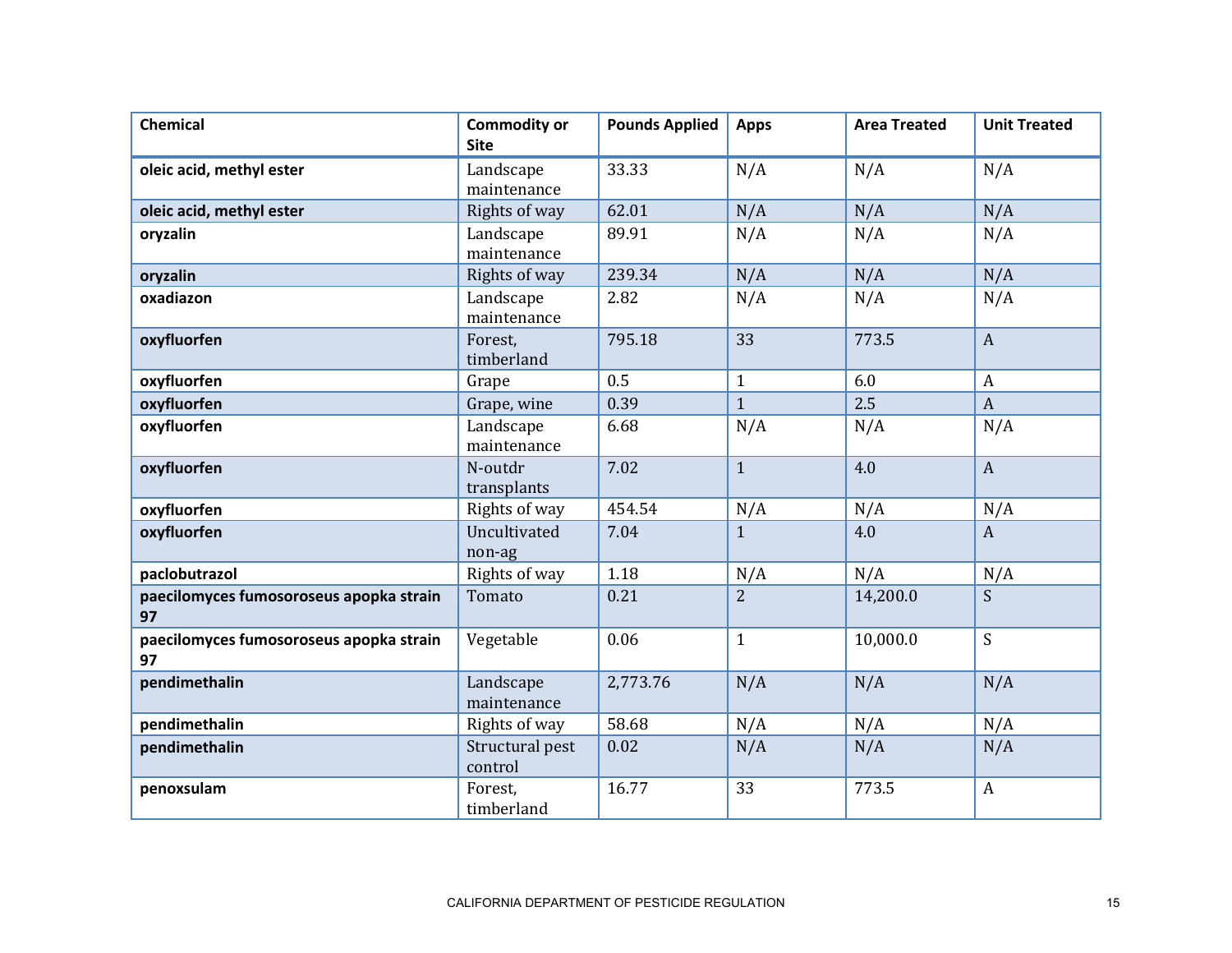| <b>Chemical</b>                   | <b>Commodity or</b><br><b>Site</b> | <b>Pounds Applied</b> | <b>Apps</b>    | <b>Area Treated</b> | <b>Unit Treated</b> |
|-----------------------------------|------------------------------------|-----------------------|----------------|---------------------|---------------------|
| penoxsulam                        | Landscape<br>maintenance           | 0.14                  | N/A            | N/A                 | N/A                 |
| penoxsulam                        | Rights of way                      | < 0.01                | N/A            | N/A                 | N/A                 |
| penoxsulam                        | Uncultivated<br>non-ag             | 0.15                  | $\overline{1}$ | 4.0                 | $\mathbf{A}$        |
| penthiopyrad                      | Landscape<br>maintenance           | 3.13                  | N/A            | N/A                 | N/A                 |
| permethrin                        | Landscape<br>maintenance           | 80.28                 | N/A            | N/A                 | N/A                 |
| permethrin                        | Structural pest<br>control         | 55.91                 | N/A            | N/A                 | N/A                 |
| petroleum distillates, refined    | Grape, wine                        | 111.82                | $\overline{7}$ | 13.16               | $\boldsymbol{A}$    |
| phenothrin                        | Structural pest<br>control         | 0.04                  | N/A            | N/A                 | N/A                 |
| phenylethyl propionate            | Structural pest<br>control         | 0.01                  | N/A            | N/A                 | N/A                 |
| phosphoric acid                   | Forest.<br>timberland              | 82.23                 | 56             | 1,325.14            | $\mathbf{A}$        |
| phosphoric acid                   | Landscape<br>maintenance           | 7.27                  | N/A            | N/A                 | N/A                 |
| phosphoric acid                   | Rangeland                          | 2.34                  | $\mathbf{1}$   | 100.0               | $\mathbf{A}$        |
| phosphoric acid                   | Rights of way                      | 4.68                  | N/A            | N/A                 | N/A                 |
| piperonyl butoxide                | Structural pest<br>control         | 10.15                 | N/A            | N/A                 | N/A                 |
| piperonyl butoxide, other related | Structural pest<br>control         | 0.46                  | N/A            | N/A                 | N/A                 |
| polyacrylamide polymer            | Rangeland                          | 0.76                  | $\mathbf{1}$   | 100.0               | $\mathbf{A}$        |
| polyacrylamide polymer            | Rights of way                      | 3.3                   | N/A            | N/A                 | N/A                 |
| polyacrylic polymer               | Forest,<br>timberland              | 3.41                  | 55             | 1,250.14            | $\mathbf{A}$        |
| polyacrylic polymer               | Landscape<br>maintenance           | 0.6                   | N/A            | N/A                 | N/A                 |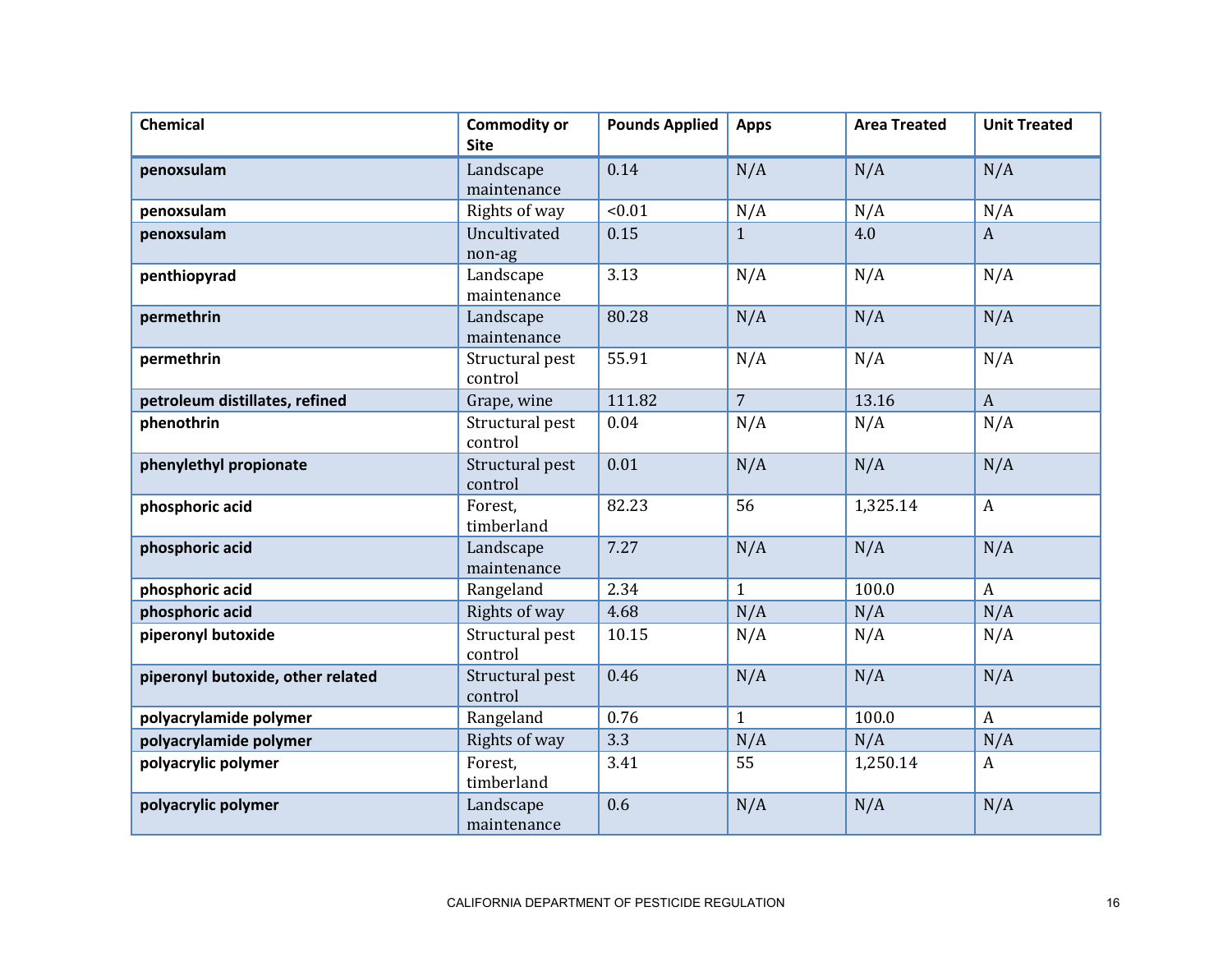| <b>Chemical</b>                                                | <b>Commodity or</b><br><b>Site</b> | <b>Pounds Applied</b> | <b>Apps</b>    | <b>Area Treated</b> | <b>Unit Treated</b> |
|----------------------------------------------------------------|------------------------------------|-----------------------|----------------|---------------------|---------------------|
| polyalkene oxide modified heptamethyl<br>trisiloxane           | Forest,<br>timberland              | 19.75                 | 45             | 900.0               | $\boldsymbol{A}$    |
| polybutenes                                                    | Apple                              | 1.28                  | $\mathbf{1}$   | 18.0                | $\overline{A}$      |
| polyethylene glycol diacetate                                  | Rights of way                      | 0.09                  | N/A            | N/A                 | N/A                 |
| polyethylene glycol stearate                                   | Landscape<br>maintenance           | 4.29                  | N/A            | N/A                 | N/A                 |
| polyethylene glycol stearate                                   | Rights of way                      | 0.06                  | N/A            | N/A                 | N/A                 |
| polyoxyethylene dioleate                                       | Landscape<br>maintenance           | 2.41                  | N/A            | N/A                 | N/A                 |
| polyoxyethylene dioleate                                       | Rights of way                      | 2.87                  | N/A            | N/A                 | N/A                 |
| poly(oxyethylene) poly(oxypropylene)<br>glycol monoallyl ether | Grape, wine                        | 0.15                  | $\mathbf{1}$   | 4.0                 | $\mathbf{A}$        |
| polyoxyethylene sorbitan monooleate                            | Landscape<br>maintenance           | 0.69                  | N/A            | N/A                 | N/A                 |
| polyoxyethylene sorbitan monooleate                            | Rights of way                      | 0.82                  | N/A            | N/A                 | N/A                 |
| polyoxyethylene sorbitan trioleate                             | Rights of way                      | 0.36                  | N/A            | N/A                 | N/A                 |
| polysiloxane                                                   | Landscape<br>maintenance           | 0.14                  | N/A            | N/A                 | N/A                 |
| potash soap                                                    | Apple                              | 17.89                 | $\overline{7}$ | 7.0                 | $\boldsymbol{A}$    |
| potash soap                                                    | Tomato                             | 10.1                  | 14             | 72,200.0            | S                   |
| potassium bicarbonate                                          | Grape                              | 6.15                  | $\mathbf{1}$   | 0.5                 | $\boldsymbol{A}$    |
| potassium bicarbonate                                          | Grape, wine                        | 19.68                 | $\overline{4}$ | 11.0                | $\boldsymbol{A}$    |
| potassium bicarbonate                                          | Tomato                             | 6.74                  | 10             | 42,400.0            | S                   |
| potassium bicarbonate                                          | Vegetable                          | 0.23                  | $\mathbf{1}$   | 1,500.0             | S                   |
| potassium phosphite                                            | Grape, wine                        | 41.73                 | 3              | 12.0                | $\boldsymbol{A}$    |
| prallethrin                                                    | Structural pest<br>control         | 0.15                  | N/A            | N/A                 | N/A                 |
| propiconazole                                                  | Landscape<br>maintenance           | 1.08                  | N/A            | N/A                 | N/A                 |
| propylene glycol                                               | Rights of way                      | 18.61                 | N/A            | N/A                 | N/A                 |
| pyraclostrobin                                                 | Grape                              | 0.38                  | $\mathbf{1}$   | 6.0                 | $\boldsymbol{A}$    |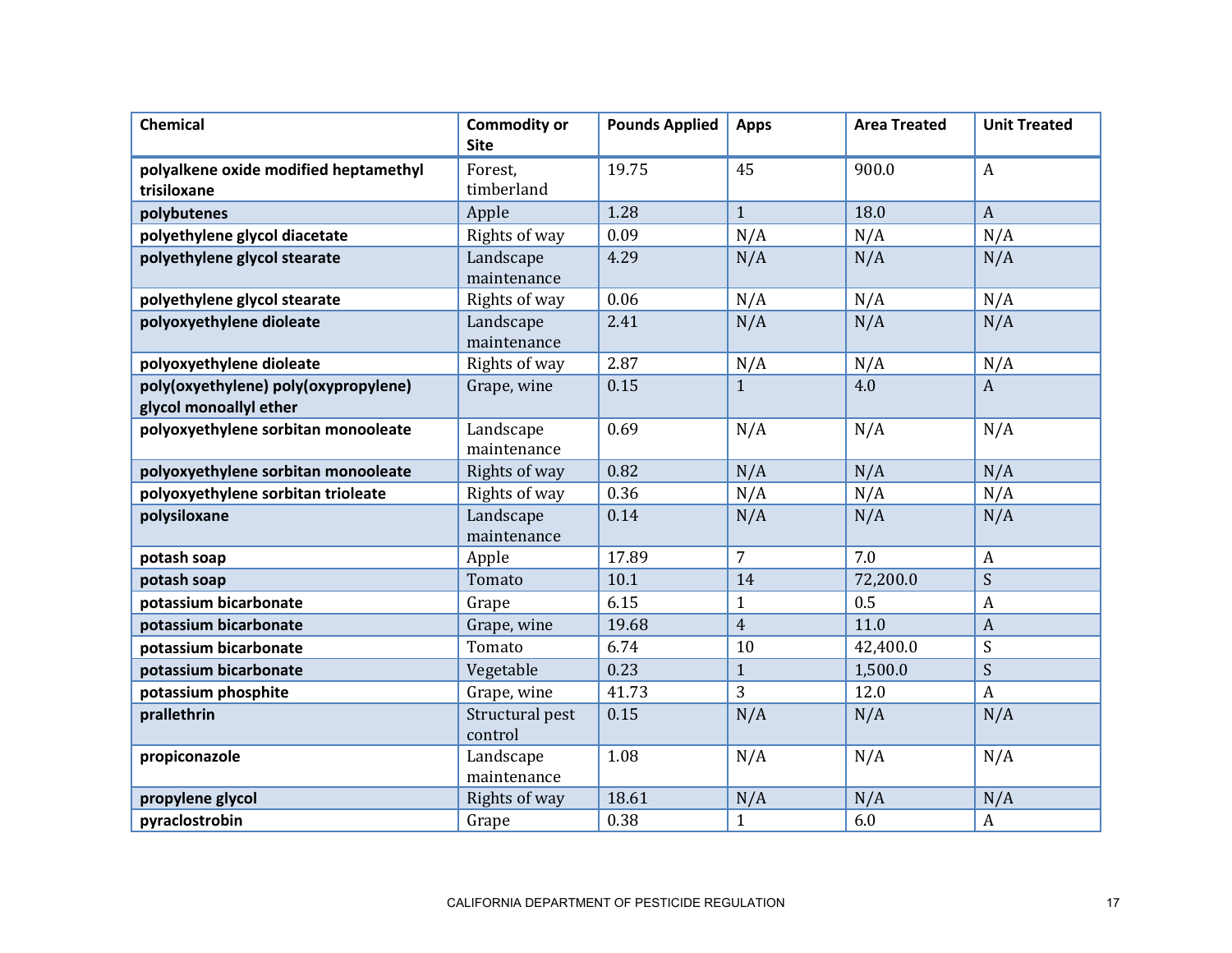| <b>Chemical</b>                         | <b>Commodity or</b><br><b>Site</b> | <b>Pounds Applied</b> | <b>Apps</b>    | <b>Area Treated</b> | <b>Unit Treated</b> |
|-----------------------------------------|------------------------------------|-----------------------|----------------|---------------------|---------------------|
|                                         |                                    |                       |                |                     |                     |
| pyraclostrobin                          | Grape, wine                        | 2.05                  | 6              | 23.5                | $\mathbf{A}$        |
| pyraflufen-ethyl                        | Landscape<br>maintenance           | 0.25                  | N/A            | N/A                 | N/A                 |
|                                         | Structural pest                    | < 0.01                | N/A            | N/A                 | N/A                 |
| pyraflufen-ethyl                        | control                            |                       |                |                     |                     |
| pyrethrins                              | Structural pest<br>control         | 1.28                  | N/A            | N/A                 | N/A                 |
| pyriproxyfen                            | Structural pest<br>control         | 0.08                  | N/A            | N/A                 | N/A                 |
| quinclorac, dimethylamine salt          | Landscape<br>maintenance           | 2.0                   | N/A            | N/A                 | N/A                 |
| quinoxyfen                              | Grape, wine                        | 3.88                  | $\overline{7}$ | 84.5                | $\mathbf{A}$        |
| reynoutria sachalinensis                | Tomato                             | 0.23                  | $\overline{4}$ | 25,200.0            | S                   |
| rimsulfuron                             | Grape, wine                        | 0.13                  | $\mathbf{1}$   | 2.5                 | $\boldsymbol{A}$    |
| rimsulfuron                             | Regulatory pest<br>control         | 0.54                  | N/A            | N/A                 | N/A                 |
| rimsulfuron                             | Rights of way                      | 0.34                  | N/A            | N/A                 | N/A                 |
| silica aerogel                          | Structural pest<br>control         | 2.89                  | N/A            | N/A                 | N/A                 |
| silicone defoamer                       | Landscape<br>maintenance           | 0.08                  | N/A            | N/A                 | N/A                 |
| sodium decyl sulfate                    | Rights of way                      | 0.76                  | N/A            | N/A                 | N/A                 |
| sodium diisooctylsulfosuccinate         | Rangeland                          | 0.73                  | $\mathbf{1}$   | 523.0               | $\mathbf{A}$        |
| sodium hydroxide                        | Rangeland                          | 4.13                  | $\mathbf{1}$   | 100.0               | $\boldsymbol{A}$    |
| sodium hydroxide                        | Rights of way                      | 8.25                  | N/A            | N/A                 | N/A                 |
| sodium lauroampho acetate               | Rights of way                      | 0.57                  | N/A            | N/A                 | N/A                 |
| sodium lauryl sulfate                   | Rights of way                      | 0.39                  | N/A            | N/A                 | N/A                 |
| sodium alpha-olefin (c14-c16) sulfonate | Rights of way                      | 23.29                 | N/A            | N/A                 | N/A                 |
| sodium xylene sulfonate                 | Landscape<br>maintenance           | 0.92                  | N/A            | N/A                 | N/A                 |
| sodium xylene sulfonate                 | Rangeland                          | 15.75                 | $\mathbf{1}$   | 523.0               | A                   |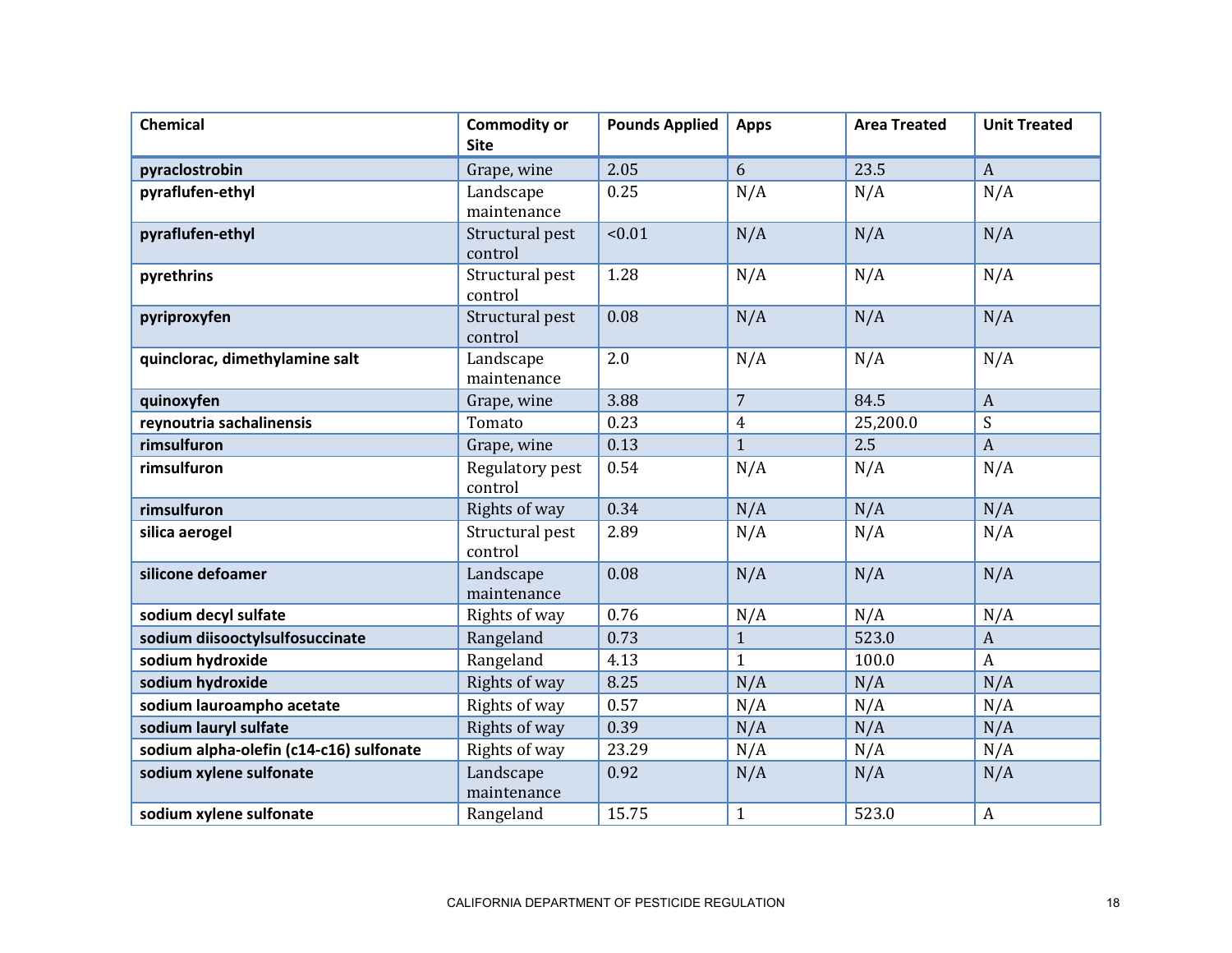| <b>Chemical</b>                                                                      | <b>Commodity or</b><br><b>Site</b> | <b>Pounds Applied</b> | <b>Apps</b>    | <b>Area Treated</b> | <b>Unit Treated</b> |
|--------------------------------------------------------------------------------------|------------------------------------|-----------------------|----------------|---------------------|---------------------|
| spinosad                                                                             | Structural pest<br>control         | < 0.01                | N/A            | N/A                 | N/A                 |
| streptomyces griseoviridis strain k61                                                | Tomato                             | 0.01                  | $\overline{3}$ | 21,600.0            | $\mathsf{S}$        |
| strychnine                                                                           | Landscape<br>maintenance           | 0.01                  | N/A            | N/A                 | N/A                 |
| strychnine                                                                           | Structural pest<br>control         | 0.02                  | N/A            | N/A                 | N/A                 |
| sulfentrazone                                                                        | Landscape<br>maintenance           | 2.04                  | N/A            | N/A                 | N/A                 |
| sulfentrazone                                                                        | Rights of way                      | 8.34                  | N/A            | N/A                 | N/A                 |
| sulfometuron-methyl                                                                  | Landscape<br>maintenance           | 23.51                 | N/A            | N/A                 | N/A                 |
| sulfometuron-methyl                                                                  | Rights of way                      | 3.89                  | N/A            | N/A                 | N/A                 |
| sulfur                                                                               | Grape                              | 14.4                  | $\mathbf{1}$   | 6.0                 | $\boldsymbol{A}$    |
| sulfur                                                                               | Grape, wine                        | 225.0                 | 15             | 97.0                | $\mathbf{A}$        |
| sulfuryl fluoride                                                                    | Structural pest<br>control         | 225.55                | N/A            | N/A                 | N/A                 |
| tall oil                                                                             | Landscape<br>maintenance           | 23.82                 | N/A            | N/A                 | N/A                 |
| tall oil                                                                             | Rights of way                      | 0.99                  | N/A            | N/A                 | N/A                 |
| tall oil fatty acids                                                                 | Grape, wine                        | < 0.01                | $\mathbf{1}$   | 2.5                 | $\mathbf{A}$        |
| tall oil fatty acids                                                                 | Rights of way                      | 14.32                 | N/A            | N/A                 | N/A                 |
| tebuconazole                                                                         | Grape, wine                        | 0.45                  | $\mathbf{1}$   | 4.0                 | $\boldsymbol{A}$    |
| tebuconazole                                                                         | Landscape<br>maintenance           | 3.15                  | N/A            | N/A                 | N/A                 |
| tetramethrin                                                                         | Structural pest<br>control         | 0.01                  | N/A            | N/A                 | N/A                 |
| alpha-[para-(1,1,3,3-<br>tetramethylbutyl)phenyl]-omega-<br>hydroxypoly(oxyethylene) | Landscape<br>maintenance           | 3.5                   | N/A            | N/A                 | N/A                 |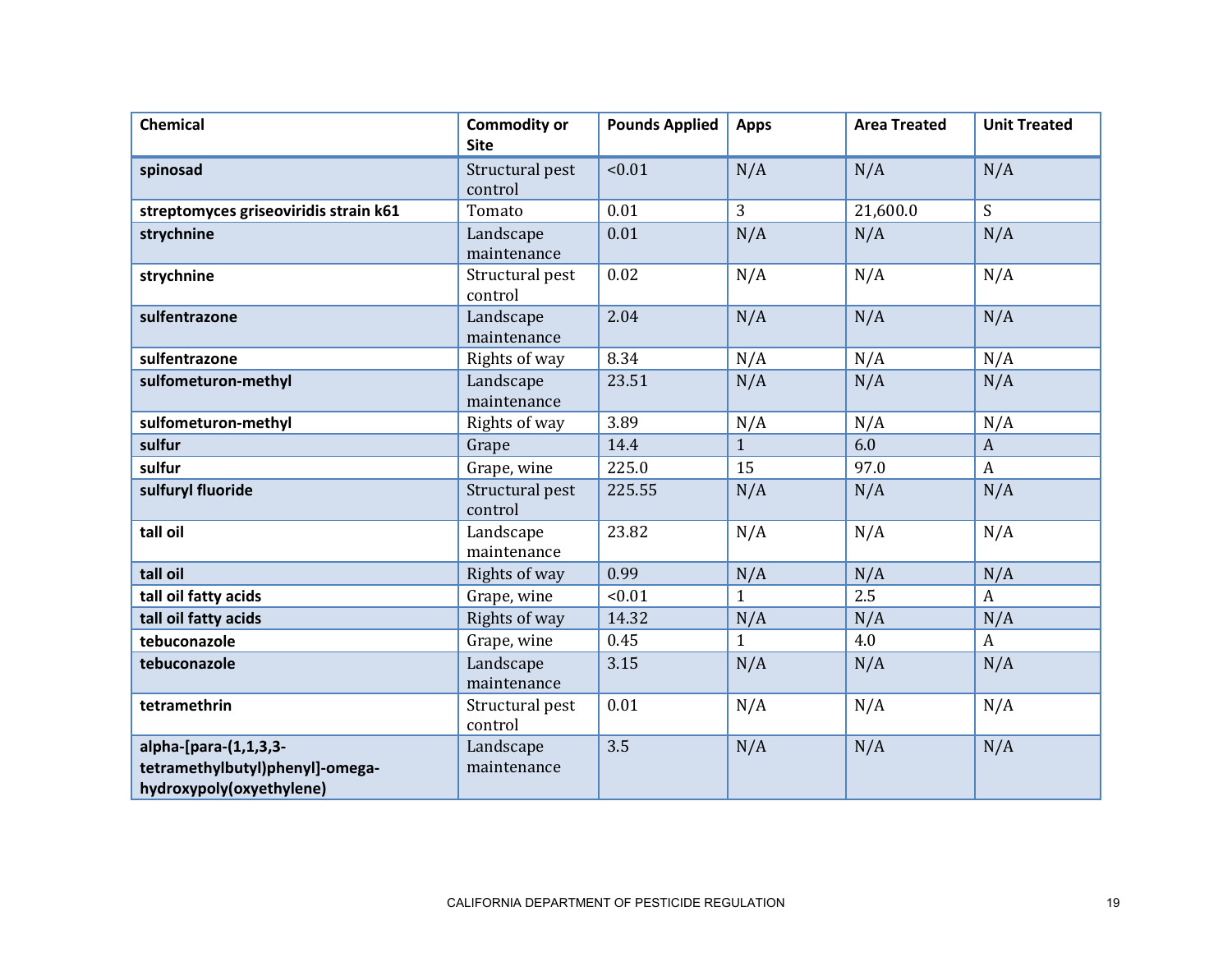| <b>Chemical</b>                            | <b>Commodity or</b><br><b>Site</b> | <b>Pounds Applied</b> | <b>Apps</b>    | <b>Area Treated</b> | <b>Unit Treated</b> |
|--------------------------------------------|------------------------------------|-----------------------|----------------|---------------------|---------------------|
| tetrapotassium pyrophosphate               | Landscape<br>maintenance           | 0.46                  | N/A            | N/A                 | N/A                 |
| thiamethoxam                               | Structural pest<br>control         | < 0.01                | N/A            | N/A                 | N/A                 |
| thiencarbazone-methyl                      | Rights of way                      | 0.01                  | N/A            | N/A                 | N/A                 |
| thyme oil                                  | Structural pest<br>control         | 0.01                  | N/A            | N/A                 | N/A                 |
| trichoderma harzianum rifai strain krl-ag2 | Tomato                             | < 0.01                | $\mathbf{1}$   | 9,000.0             | S                   |
| trichoderma harzianum rifai strain krl-ag2 | Vegetable                          | < 0.01                | $\mathbf{1}$   | 10,000.0            | S                   |
| trichoderma virens strain g-41             | Tomato                             | < 0.01                | $\mathbf{1}$   | 9,000.0             | S                   |
| trichoderma virens strain g-41             | Vegetable                          | 10.01                 | $\mathbf{1}$   | 10,000.0            | S                   |
| triclopyr, butoxyethyl ester               | Landscape<br>maintenance           | 11.1                  | N/A            | N/A                 | N/A                 |
| triclopyr, butoxyethyl ester               | Pastureland                        | 1.41                  | $\overline{2}$ | 40.0                | $\boldsymbol{A}$    |
| triclopyr, butoxyethyl ester               | Rangeland                          | 15.03                 | 3              | 60.0                | $\boldsymbol{A}$    |
| triclopyr, butoxyethyl ester               | Rights of way                      | 58.98                 | N/A            | N/A                 | N/A                 |
| triclopyr, triethylamine salt              | Forest,<br>timberland              | 518.81                | 12             | 321.3               | $\mathbf{A}$        |
| triclopyr, triethylamine salt              | Landscape<br>maintenance           | 64.16                 | N/A            | N/A                 | N/A                 |
| triclopyr, triethylamine salt              | Pastureland                        | 0.8                   | $\mathbf{1}$   | 5.0                 | $\boldsymbol{A}$    |
| triclopyr, triethylamine salt              | Rangeland                          | 0.65                  | N/A            | 5.0                 | $\mathbf{A}$        |
| triclopyr, triethylamine salt              | Rights of way                      | 198.07                | N/A            | N/A                 | N/A                 |
| alpha-tridecyl-omega-                      | Landscape                          | < 0.01                | N/A            | N/A                 | N/A                 |
| hydroxypoly(oxyethanol) phosphate          | maintenance                        |                       |                |                     |                     |
| alpha-tridecyl-omega-                      | Rights of way                      | 4.47                  | N/A            | N/A                 | N/A                 |
| hydroxypoly(oxyethanol) phosphate          |                                    |                       |                |                     |                     |
| triethanolamine                            | Landscape<br>maintenance           | 1.17                  | N/A            | N/A                 | N/A                 |
| trifluralin                                | Landscape<br>maintenance           | 3.83                  | N/A            | N/A                 | N/A                 |